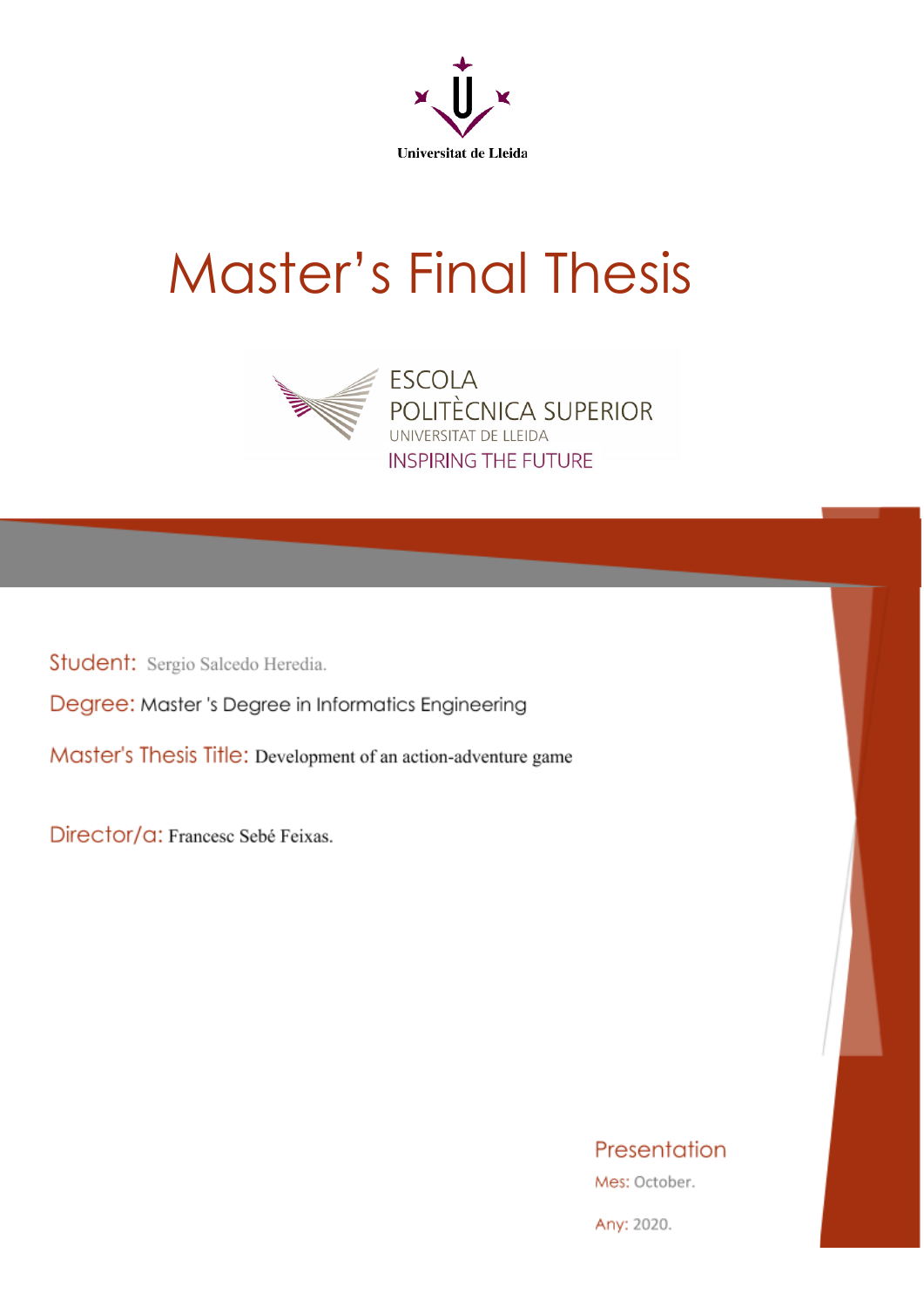# Summary

The purpose of this project has been to make a video game capable of entertaining the players while taking back to the essence of the old 'The Legend of Zelda' games.

This was a project done with Unity and implemented in C#. It has been implemented in order to work in computers with the chance of exporting them to android platforms.

For this project it was decided to not use the Unity tools regarding colliders in order to optimize the performance of the project and evade, as long as possible, the use of the Update method and the MonoBehaviour objects for the same reasons.

This document explains the different methodologies used, the different decisions taken and the problems faced during the whole process. It is the final deliverable of the 'Treball de Final de Master' for the Master degree in informatics in the University of Lleida.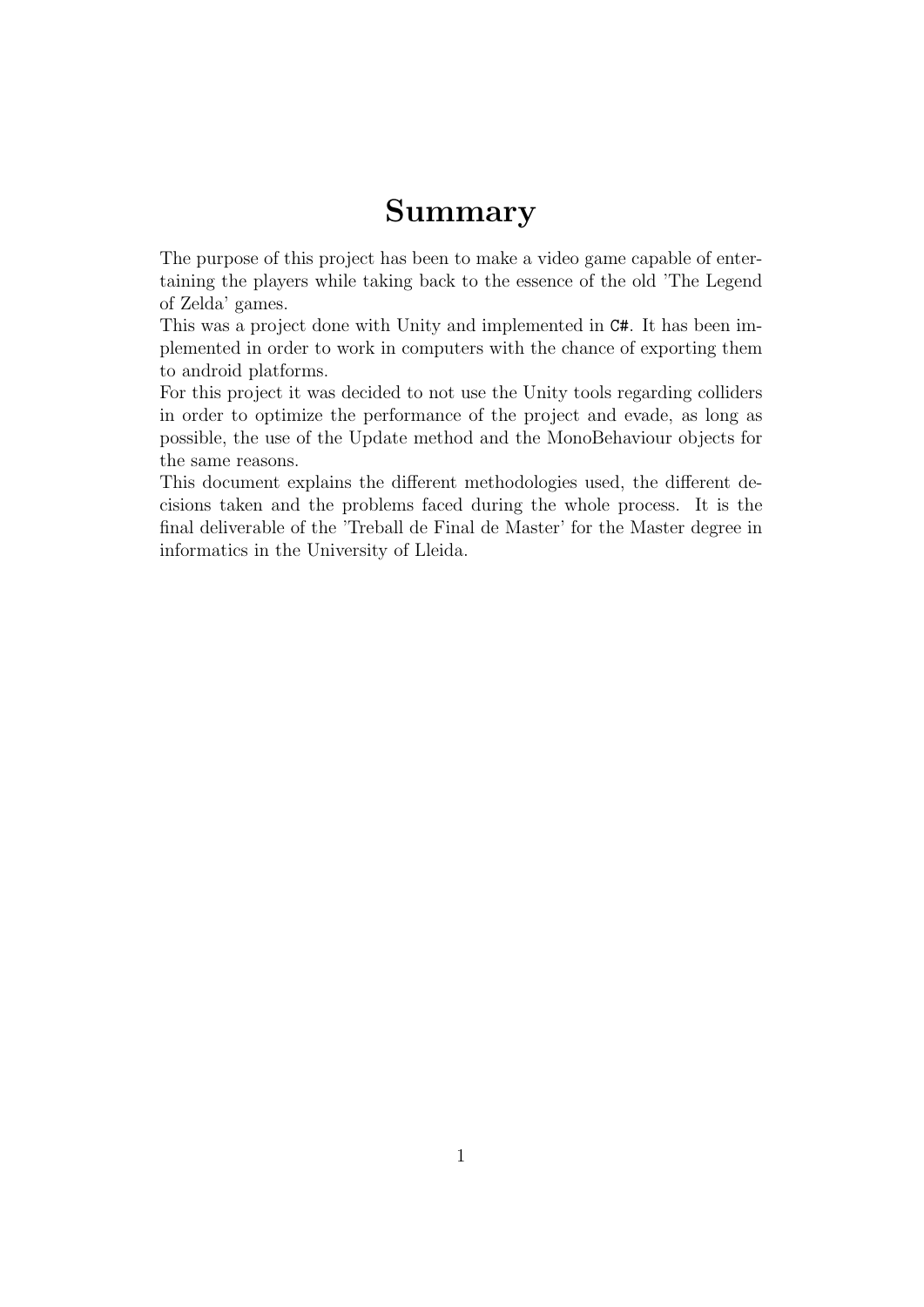# Acknowledgments

First of all, I would like to express my most sincere gratitude towards my tutor Francesc Sebé Feixas for accepting being part of the project and guiding me towards the final presentation.

Also I would like to thank a friend that helped and cheered for me the whole project and has been my motivation to keep doing it until the end, if you read this, thanks you.

And finally, but not less important, thanks to my family and Adrian Aguilar Cervera for being there for me and supporting me.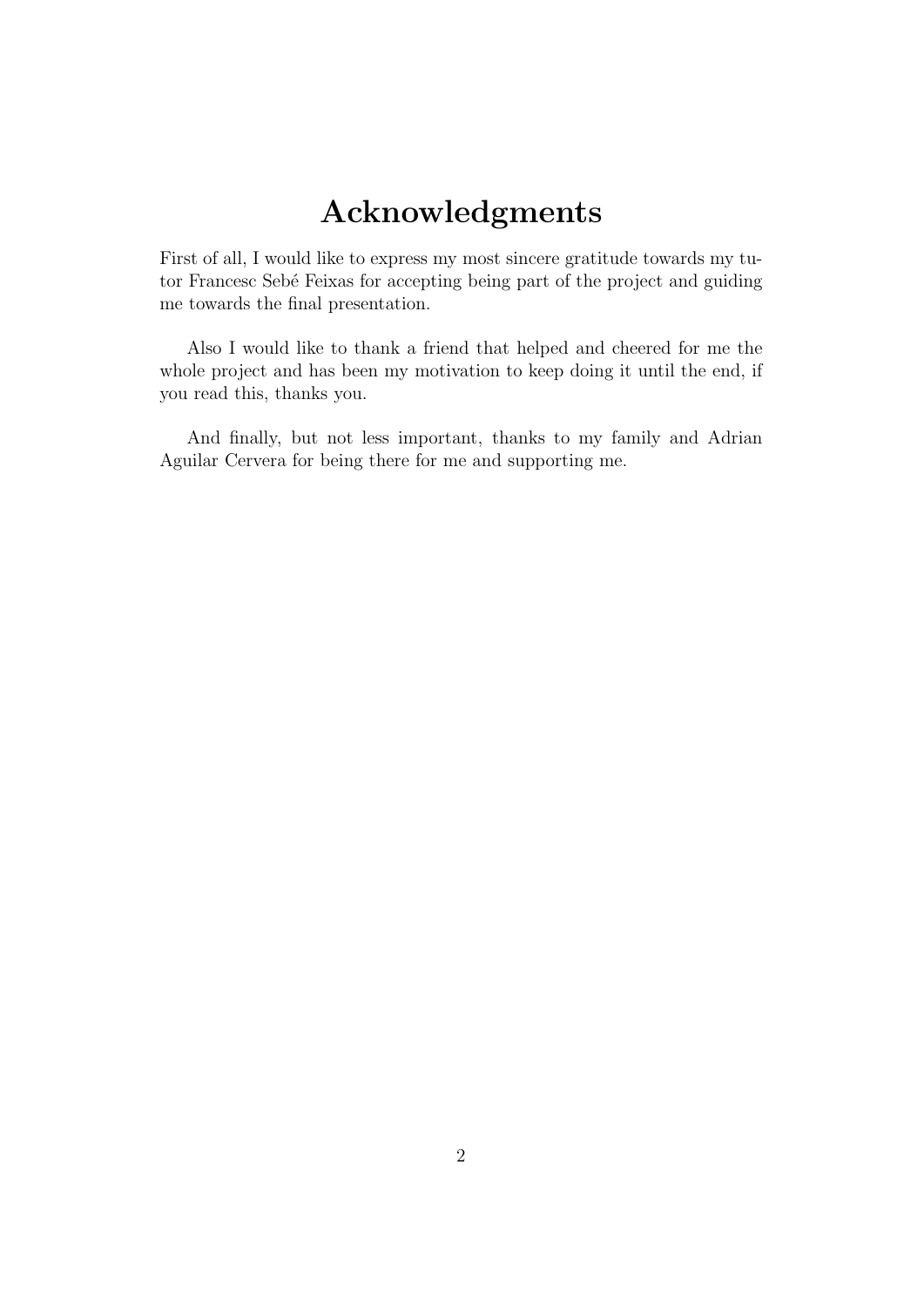# Contents

| $\mathbf{1}$   |         | Introduction       |                                                                              | $\overline{7}$ |
|----------------|---------|--------------------|------------------------------------------------------------------------------|----------------|
|                | 1.1     |                    |                                                                              | $\overline{7}$ |
|                | 1.2     |                    | Modifications over the initial idea                                          | 8              |
|                | 1.3     |                    |                                                                              | 9              |
|                |         | 1.3.1              |                                                                              | 9              |
|                |         | 1.3.2              |                                                                              | 9              |
|                |         | 1.3.3              |                                                                              | 10             |
| $\overline{2}$ |         | State of the art   |                                                                              | 10             |
|                | 2.1     |                    | Target Audience                                                              | 10             |
|                | 2.2     |                    |                                                                              | 11             |
|                |         | 2.2.1              |                                                                              | 11             |
|                |         | 2.2.2              |                                                                              | 11             |
|                | 2.3     |                    |                                                                              | 12             |
|                | 2.4     |                    |                                                                              | 13             |
|                |         | 2.4.1              |                                                                              | 13             |
|                |         | 2.4.2              | <b>IDE</b>                                                                   | 14             |
|                |         | 2.4.3              |                                                                              | 14             |
|                |         | 2.4.4              |                                                                              | 15             |
| 3              |         | Development        |                                                                              | 16             |
|                | 3.1     |                    |                                                                              | 16             |
|                | 3.2     | Player             | <u>. A series and a series and a series and a series and a series and</u>    | 18             |
|                |         | 3.2.1              |                                                                              | 20             |
|                |         | 3.2.2              |                                                                              | 20             |
|                | 3.3     | Enemies            |                                                                              | 21             |
|                |         | 3.3.1              |                                                                              | 22             |
|                |         |                    |                                                                              |                |
|                |         | 3.3.2              |                                                                              | 23             |
|                | 3.4     |                    | Lever and door system $\dots \dots \dots \dots \dots \dots \dots \dots$      | 24             |
|                |         | 3.4.1              |                                                                              | 24             |
|                |         | 3.4.2              |                                                                              | 25             |
|                | $3.5\,$ |                    |                                                                              | $25\,$         |
|                |         | 3.5.1              | Map portals $\ldots \ldots \ldots \ldots \ldots \ldots \ldots \ldots \ldots$ | 28             |
|                | 3.6     |                    |                                                                              | 28             |
|                | 3.7     |                    |                                                                              | 32             |
| 4              |         |                    | Faced problems and solutions                                                 | 33             |
| $\bf{5}$       |         | <b>Future work</b> |                                                                              | 34             |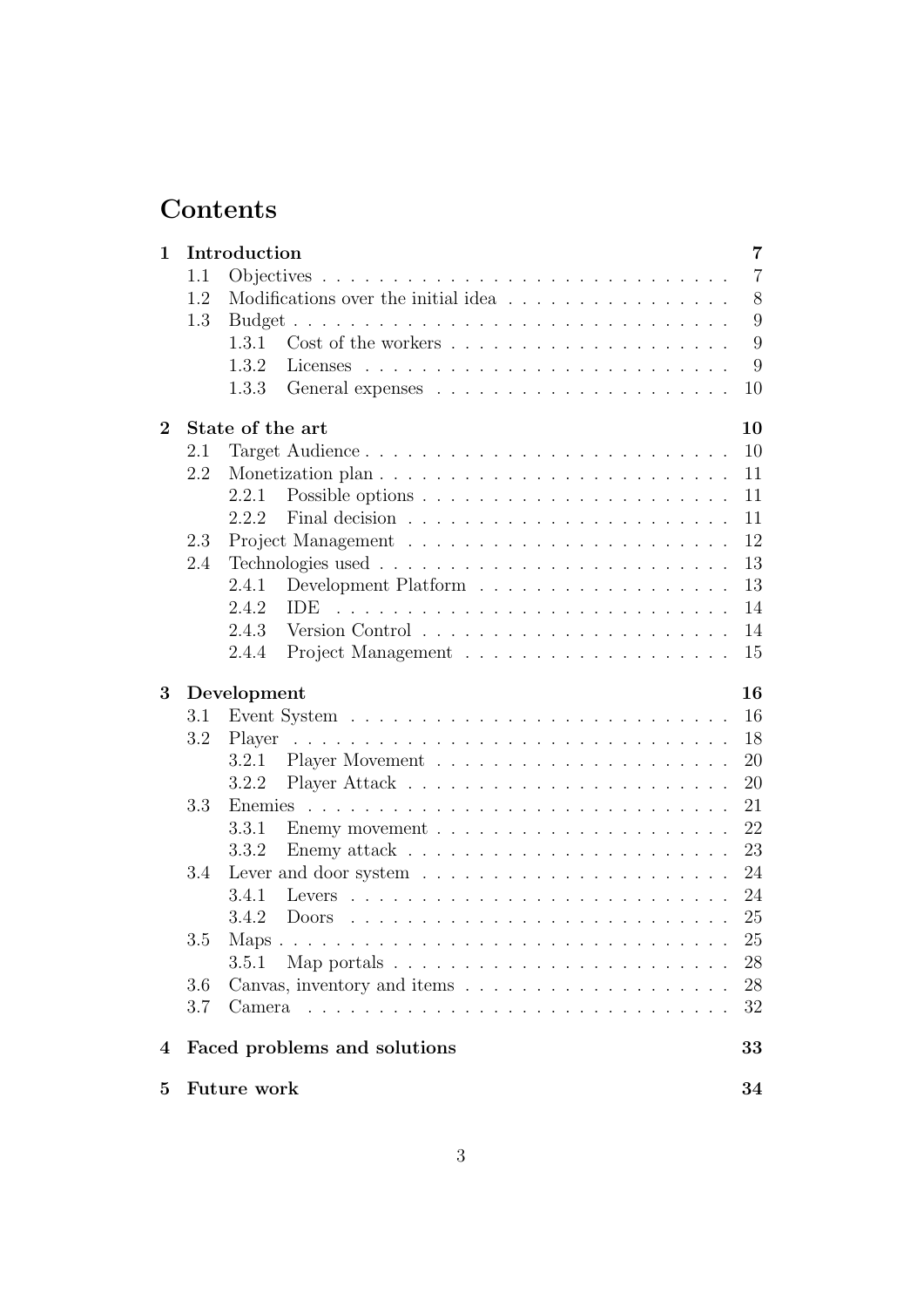| 6 Conclusions  |    |
|----------------|----|
| 7 Bibliography | 38 |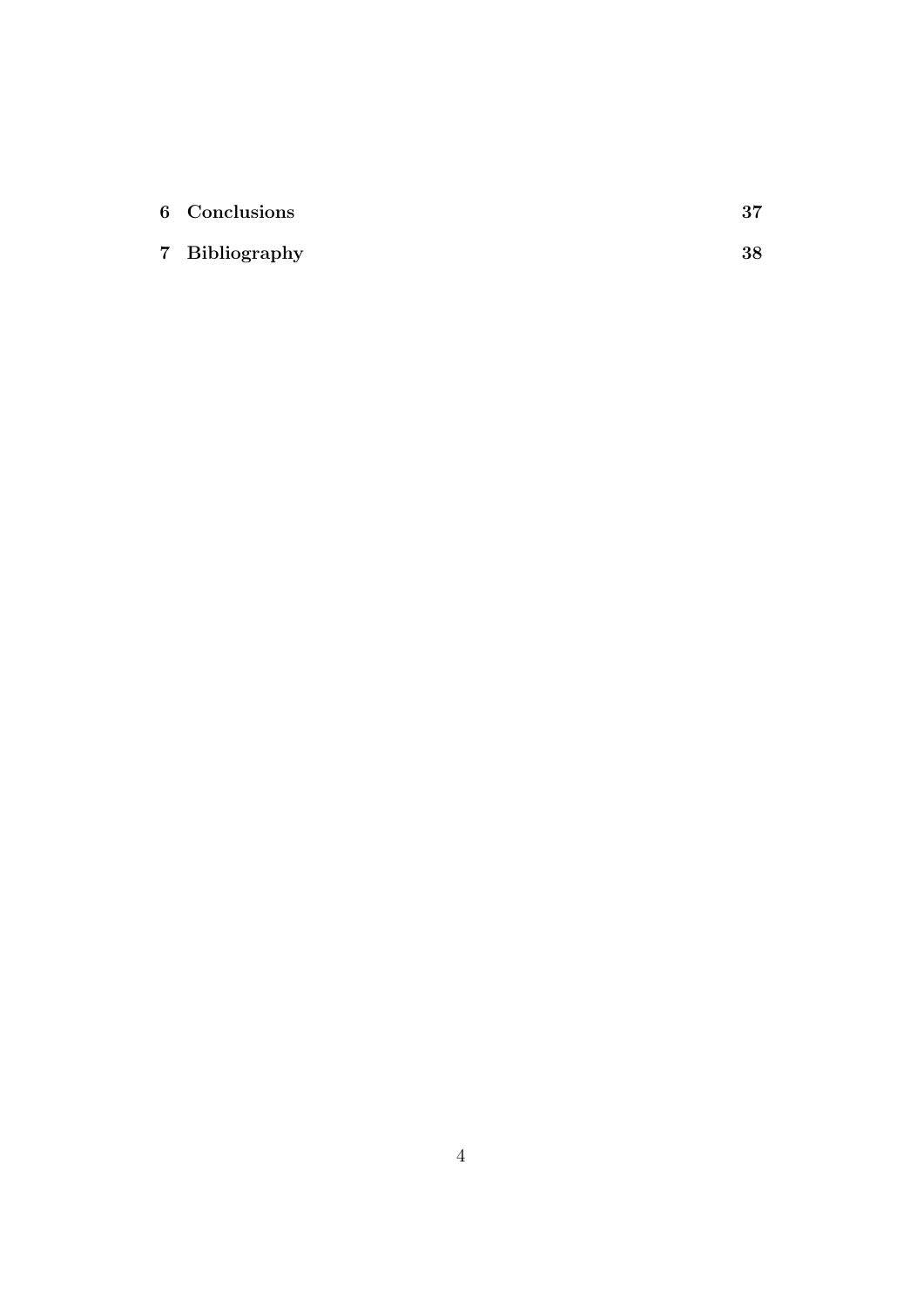# List of Figures

|                                                                                | 14 |
|--------------------------------------------------------------------------------|----|
|                                                                                | 15 |
|                                                                                | 16 |
|                                                                                | 19 |
|                                                                                | 19 |
|                                                                                | 21 |
| 22                                                                             |    |
| Enemies shooting to the player $\ldots \ldots \ldots \ldots \ldots 24$         |    |
|                                                                                | 24 |
|                                                                                | 25 |
|                                                                                | 26 |
|                                                                                | 28 |
|                                                                                | 29 |
|                                                                                | 29 |
| -30                                                                            |    |
| UIC ontroller properties $\ldots \ldots \ldots \ldots \ldots \ldots \ldots 31$ |    |
|                                                                                |    |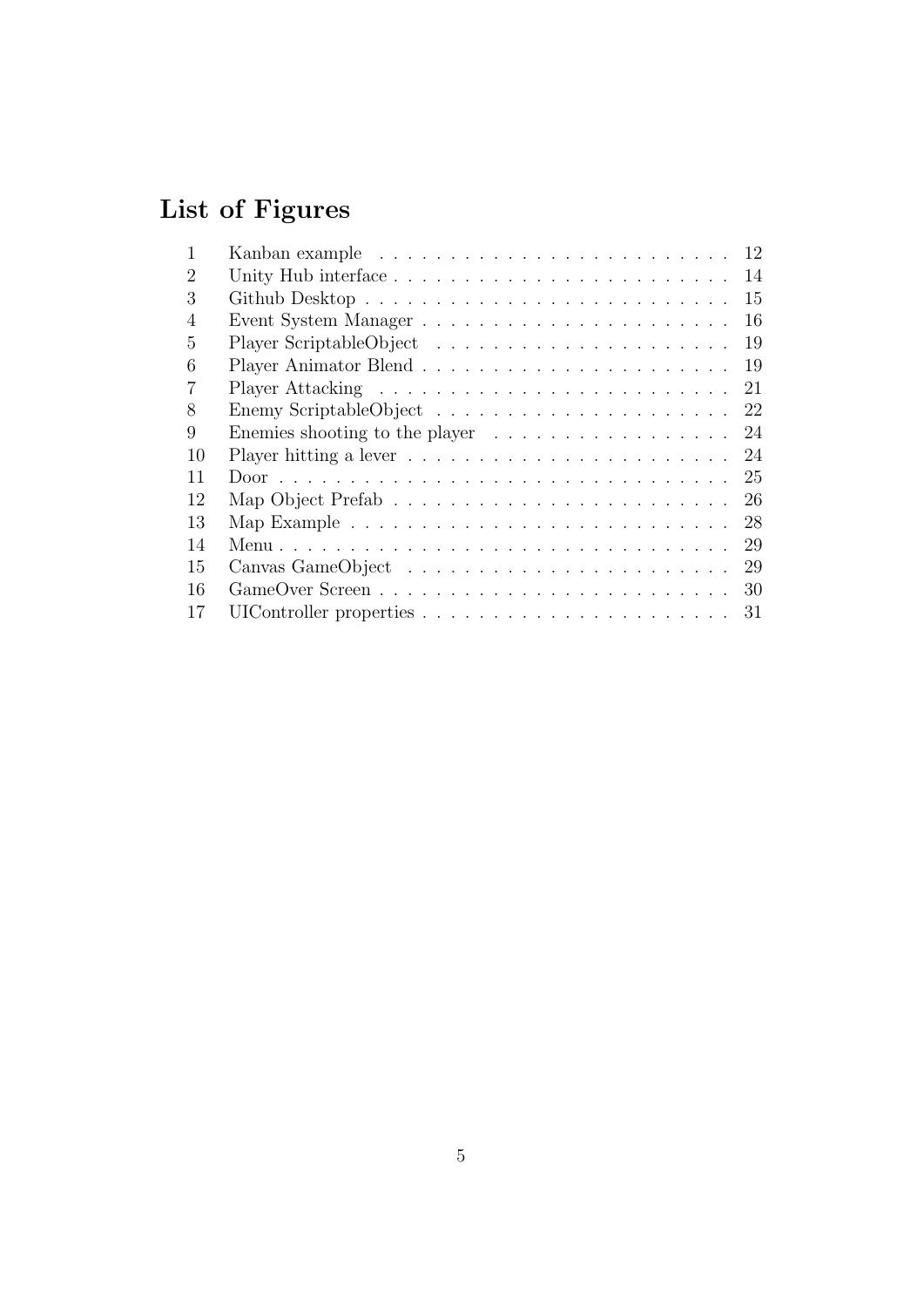# List of Tables

| 3 General expenses $\ldots \ldots \ldots \ldots \ldots \ldots \ldots \ldots \ldots 10$ |  |
|----------------------------------------------------------------------------------------|--|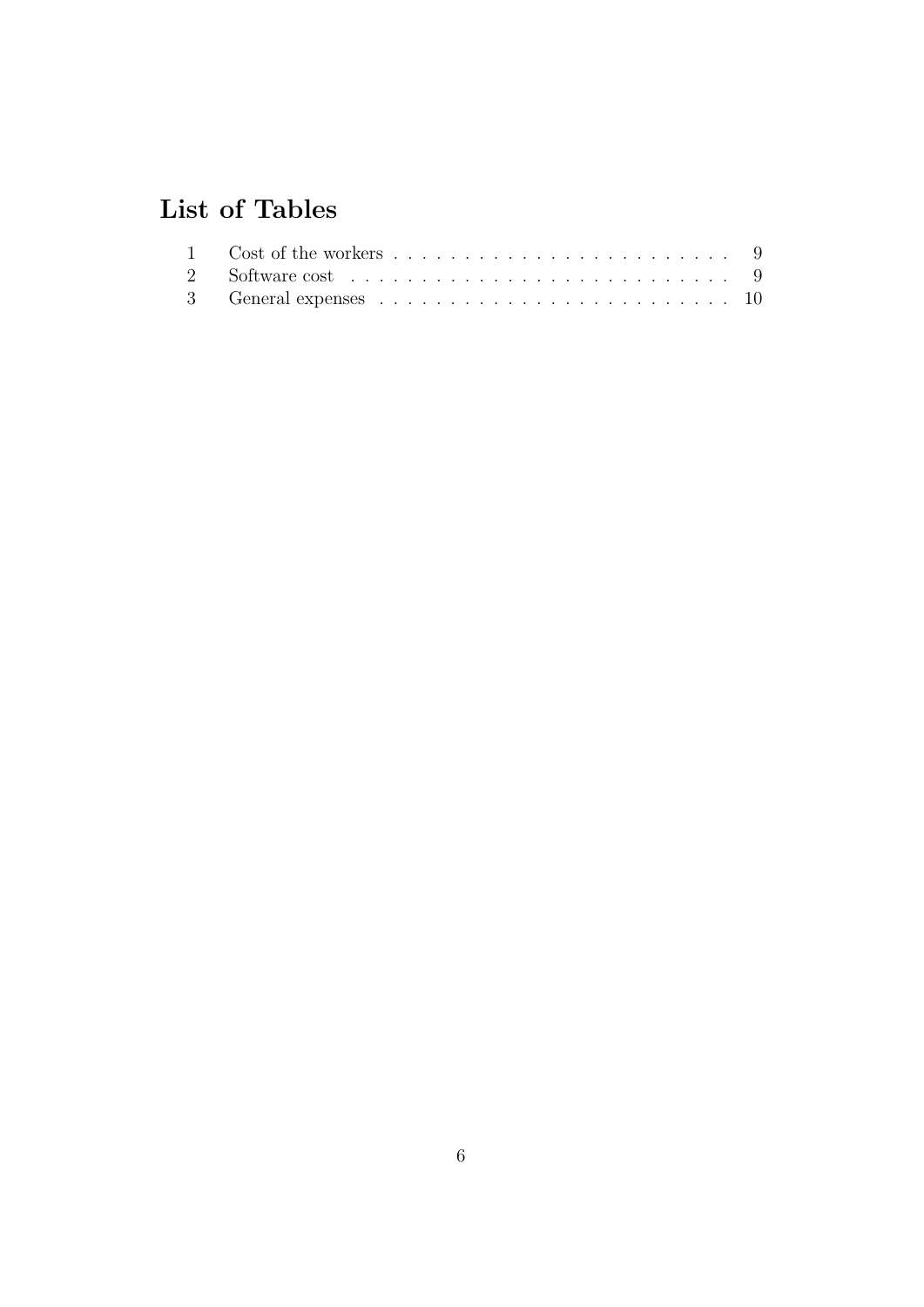### <span id="page-7-0"></span>1 Introduction

In this section we will explain the objectives of our project, the objectives of the game and also the changes in the ideas stated at the beginning.

#### <span id="page-7-1"></span>1.1 Objectives

The objective of this project is to develop a game in 2 dimensions using Unity's framework.

The main idea behind this project is to have a game that makes the player remember the classic 'The legend of Zelda' games. For this project, the user is going to control a character that will have to clear a labyrinth with different enemies to fight against the boss of the labyrinth.

It's important to design game that poses a challenge to the player and not an easy one that can be played with no difficulty. The point of this kind of games is not about high mechanical skills but the need of thinking in different ways of opening a door, defeating an enemy, etc

The real idea for the project is a big game where Erox, our playable character, needs to clear different dungeons and take different powers (each time Erox kills a boss, he obtains its power or attack pattern). But since this idea requires a lot of time to complete, it will be reduced to the first dungeon and the first boss battle.

The game has been thought to be played in a computer with a keyboard or a controller. It's a 2D game with a 4 way movement implementing different mechanics (weapons, powers). Each of these mechanics will have a different use or objective to surpass a certain part of the game. Once you unlock weapons or powers you will be able to use them at any moment. The whole game will be based on passing different labyrinths with your ingenuity.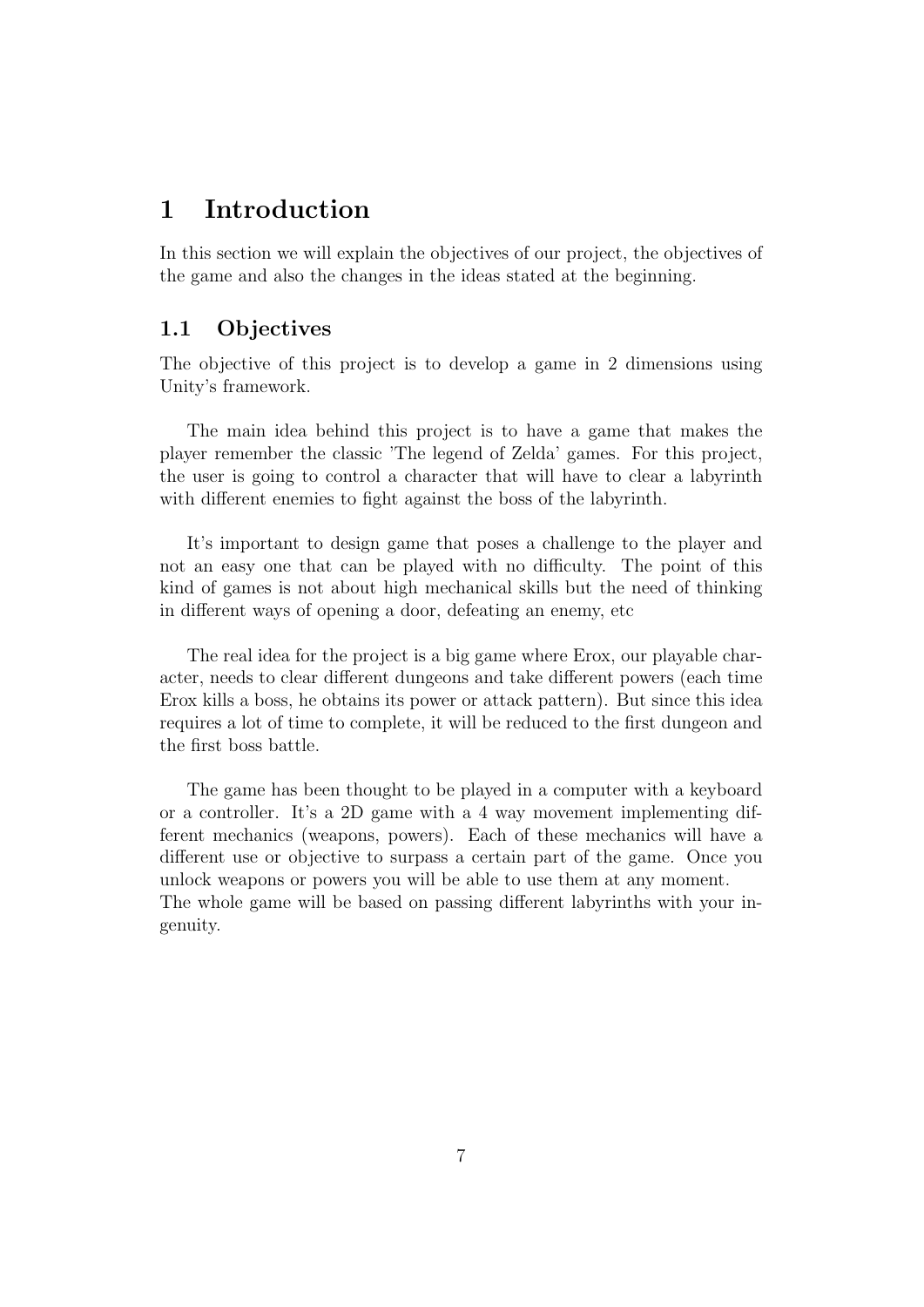#### <span id="page-8-0"></span>1.2 Modifications over the initial idea

As stated in the previous section, the idea behind the project was so big that it couldn't be done by one person in the time available for the TFM.

One of the ideas that changed doing the development of the project was the way that our character unlocks new powers. Firstly it was stated that the character would unlock them by defeating different bosses but that's something not possible in the current project since we only have one boss. It would make no sense at all, so now the character has to unlock them by collecting different scrolls (Fire, rock, water and wind). Due to time limitations only the Fire scroll has been implemented.

Finally, some ideas have changed because of technical issues or implementation decisions. They will be explained in the [Development](#page-16-0) section.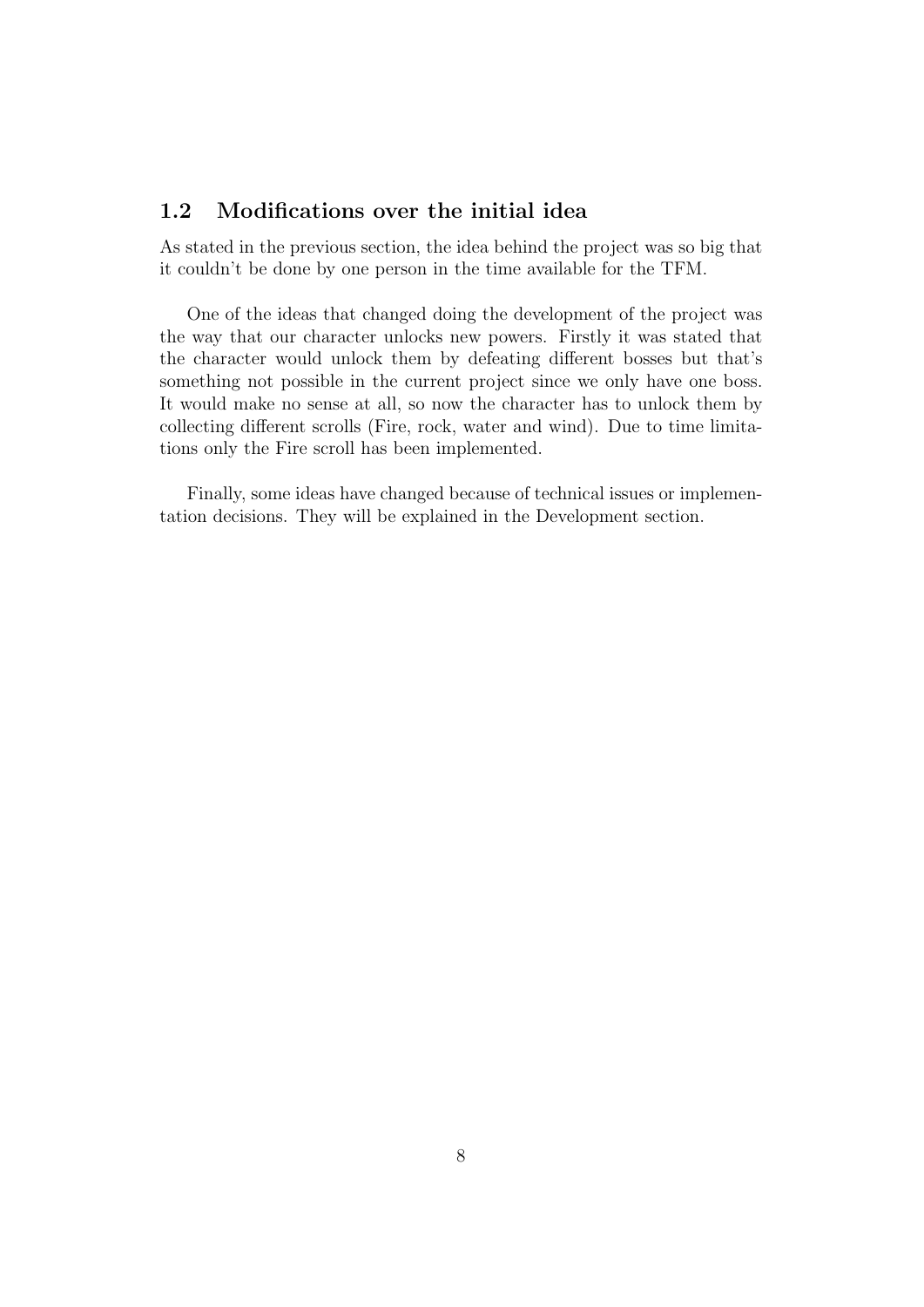#### <span id="page-9-0"></span>1.3 Budget

In this section we will try to simulate the cost of the development of the whole project, being fictional since it has not been a professional project.

#### <span id="page-9-1"></span>1.3.1 Cost of the workers

Since this time only one worker made the whole work of analysis, management and implementation only 1 person has been taken into account. In Table 1 we can see the costs of this worker with an average salary per hour. For the designers, since we don't know the cost of the effort that they will take, an estimation has been done.

| Kind of worker   Hours   Cost per hour   Total |     |    |      |
|------------------------------------------------|-----|----|------|
| Developer                                      | 256 |    | 2048 |
| Designer                                       | 100 | 10 | 1000 |

<span id="page-9-3"></span>Table 1: Cost of the workers

#### <span id="page-9-2"></span>1.3.2 Licenses

Another cost to take into account is the one of the licenses of the different tools used for the project. The cost of the development tool, Unity, is free in the case of using it for personal uses an not take any benefit from it. If the benefit is lower than 200 thousand dollars, the license would cost 35 monthly dollars. If the benefits are higher than 200 thousand dollars, the license would cost 125 monthly dollars. In our case, since for now we won't take any profit, the cost of 0 dollars will be taken into account. The cost of mostly every software used for the project is 0, we will count 3/4 months of payment.

| Product                              | $\rm Cost$       |
|--------------------------------------|------------------|
| Unity                                |                  |
| Windows 10                           | 135              |
| Overleaf                             |                  |
| Visual Studio 2019 Community version | $\left( \right)$ |
| GitHub - Student license             |                  |
| Total                                | 135              |

<span id="page-9-4"></span>Table 2: Software cost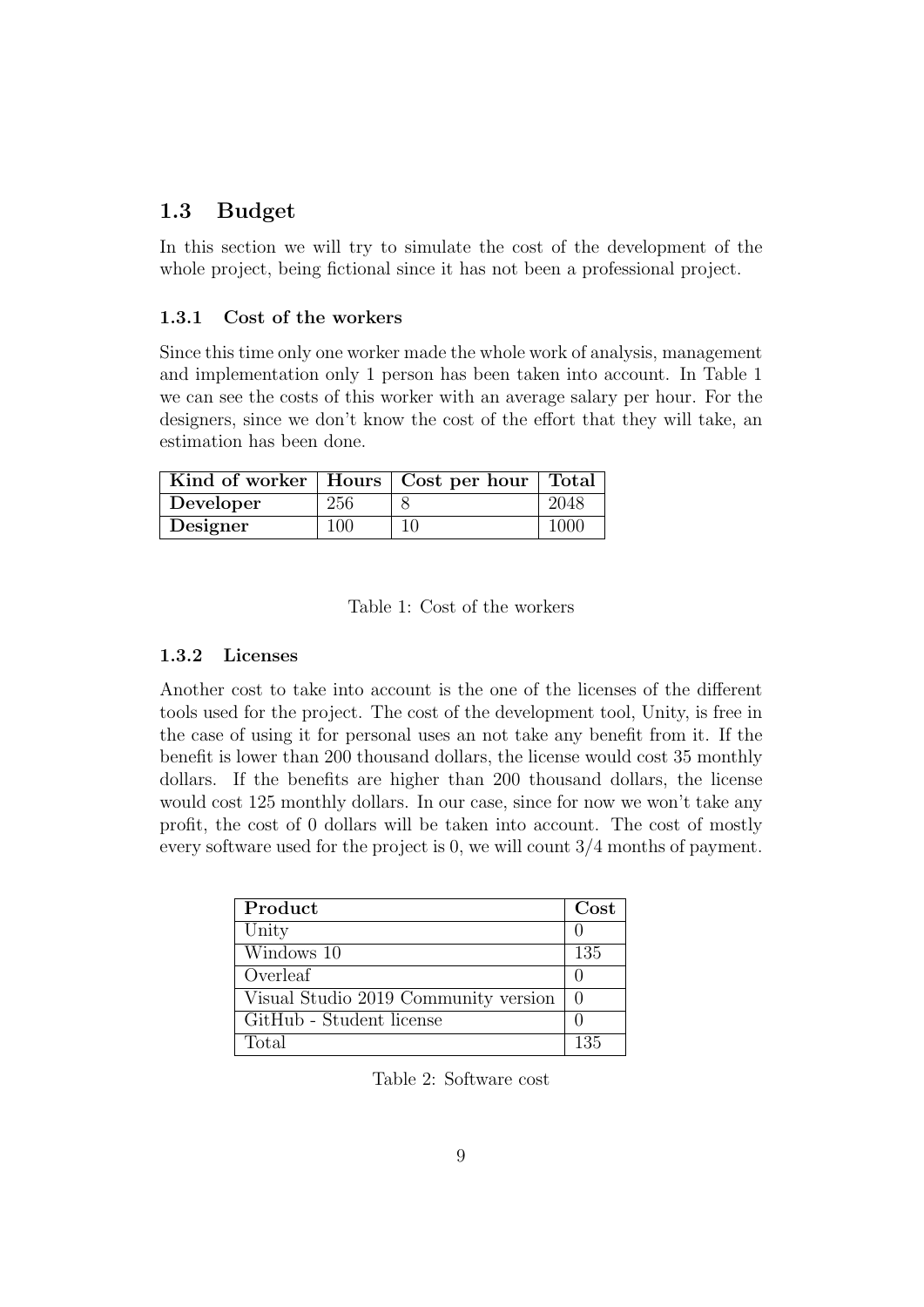#### <span id="page-10-0"></span>1.3.3 General expenses

Finally, the wear of the hardware has also been taken into account even it's a subjective cost and other things like the studio, light, etc also should be taken into account.

Again, the costs had been calculated to 3/4 months.

| Product               | Cost |
|-----------------------|------|
| Computer              | 500  |
| Light and electricity | 400  |
| Studio                | 800  |

<span id="page-10-3"></span>Table 3: General expenses

# <span id="page-10-1"></span>2 State of the art

#### <span id="page-10-2"></span>2.1 Target Audience

This game is focused on people that played the classical "The Legend of Zelda games." The idea is to find the charm of those games and capture it in our game. In order to give a deeper detail to this point, we will make a little analysis of the demographical factors of our target audience:

- Age Group: Between 20 and 50 years
- Gender: Male or female, but since the gaming industry right now is mostly males our users will be mainly males.
- Education Level: At least the mandatory education of the country, due to the age specified.
- Occupation: Mostly people already working.
- Income Level: Since the game is supposed to have a low price, there is no need to specify a certain income level.
- Location: The game is thought to be released in Europe. If it is successful, move it worldwide.
- Technological knowledge: Medium, probably daily use of mobiles or computers.
- Political barriers: None.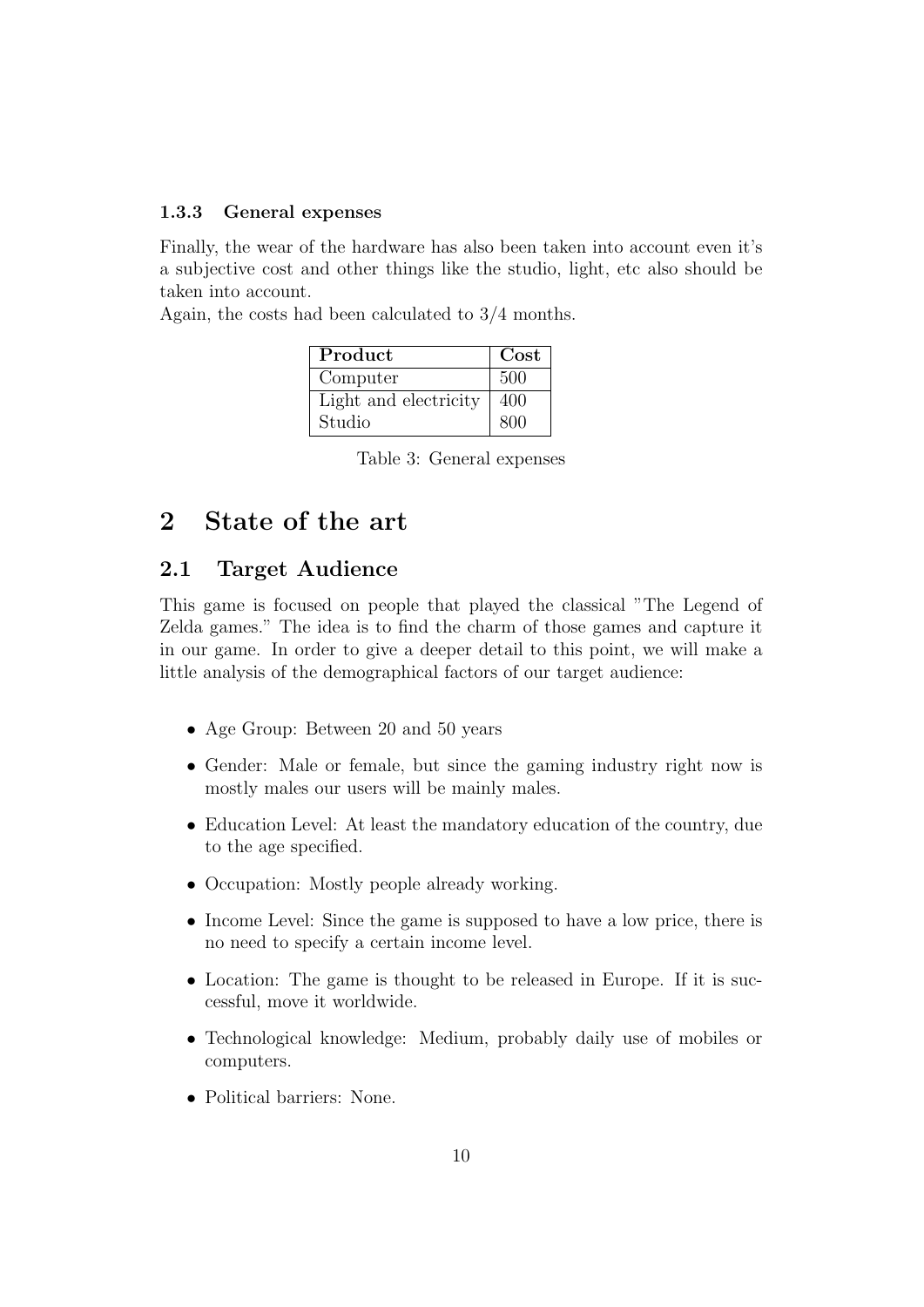#### <span id="page-11-0"></span>2.2 Monetization plan

In this section we describe the different options that we have explored in order to make benefits from our project.

#### <span id="page-11-1"></span>2.2.1 Possible options

- Fixed Price. Putting a price to the whole game, so that in order to play, the users will need to pay. A good idea for this option is to put a free demo and if the user liked the game and wants to play, the payment pop-up will show up.
- Free with ADS. Old and annoying option. You put the game free but pop in-game advertisements so you get money from them. The worse part of this option is that the users are already tired of adds.
- Freemium. Putting the game free but adding some parts that you can only access after paying a little fee.
- Free with micro-transactions. This option makes the whole game free, but being able to pay for some little items, like cosmetics or extra lives.

#### <span id="page-11-2"></span>2.2.2 Final decision

After analyzing the described possibilities, the 'Fixed Price' option has been taken.

This decision was taken after discarding the rest of them. Firstly, games like this one need to have a experience that puts you into the game and cannot depend on buying items so you can clear the game faster or with pretty clothes. Putting ADS on the game would destroy the game experience because you would either have to stop playing to see an advertisement or permanently have a bar showing those ADS, which is pretty annoying. Finally, making the game freemium was one good option but this kind of game relays a lot on the history you put inside, and stopping the history and forcing the user to pay in order to continue playing could annoy the users. This final example can be found in some important games like "Pokemon Sword and Shield" in which the company decided to make some DLCs and the community received them pretty bad.

After thinking about it, we decided to put the initial project as a demo in which the users can play and try the game and if they get interested in the final project it will be released after paying fixed price. In this way the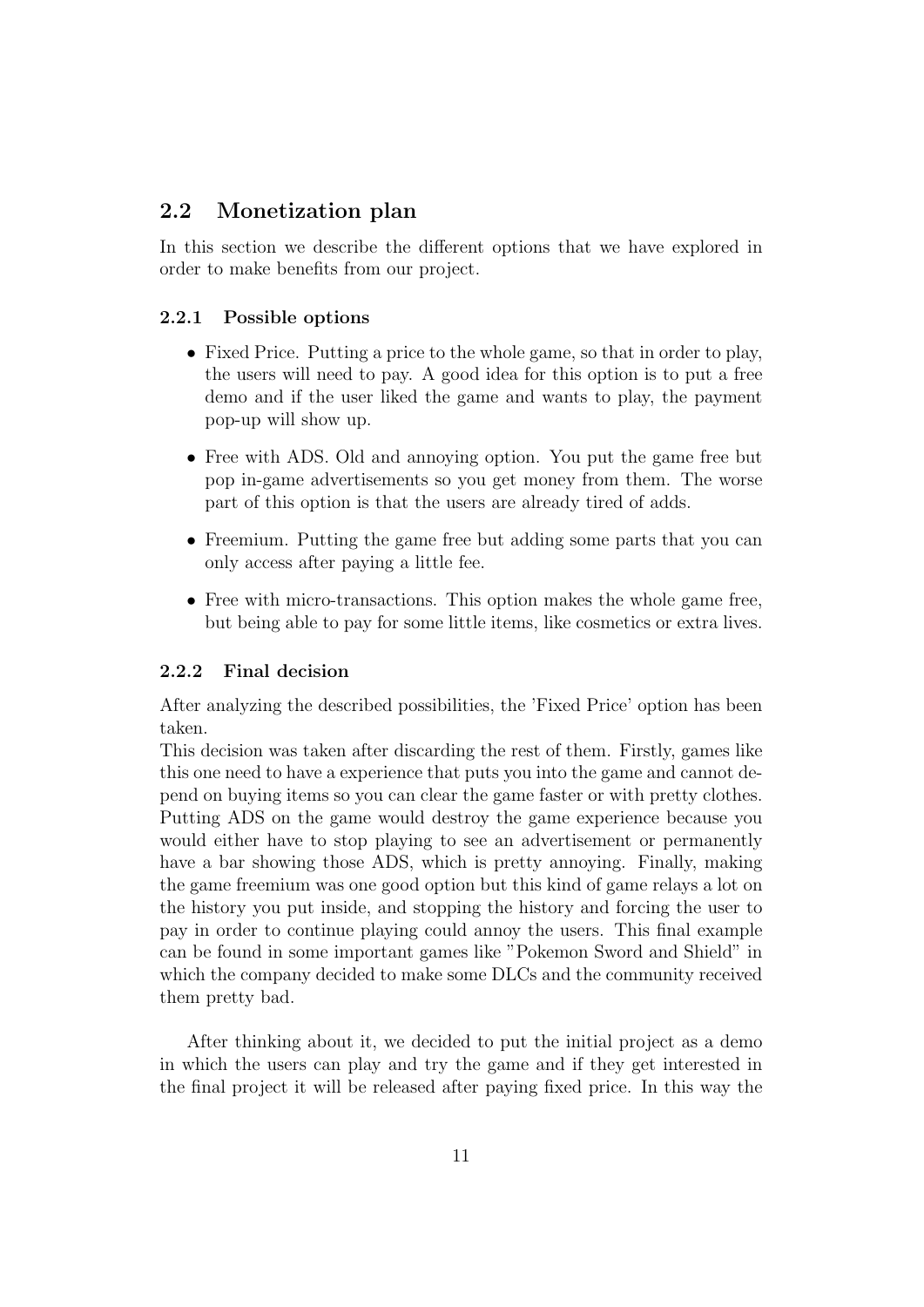users can test the different game mechanics without spoiling the history and if they get interested they can unlock the whole game.

### <span id="page-12-0"></span>2.3 Project Management

In order to control the basic tasks that need to be done, a Kanban tool has been used.

Kanban is a visual system for managing a project as it moves through a process. In Figure 1 we can see an example of the Kanban we have used.

| 3 Issues - 0 Story Points<br>(i) {0}<br><b>Backlog</b>                    | * *<br>2 Issues - 0 Story Points<br>(i) {0}<br>In progress | 0 Issues - 0 Story Points<br>(i) {0}<br>QA & Test              | * *<br>11 Issues - 0 Story Points<br>1 63<br>Done                         | 는 뭘<br>7+ Issues - 0 Story Points<br><b>B</b> Closed            |  |  |
|---------------------------------------------------------------------------|------------------------------------------------------------|----------------------------------------------------------------|---------------------------------------------------------------------------|-----------------------------------------------------------------|--|--|
| Erox-Adventure #12<br>Real maps creation,<br>assignement and transitions. | Erox-Adventure #18<br>Documentation                        |                                                                | Erox-Adventure #3<br>Map changing positions and<br>camera límits.         | (F) Erox-Adventure #23 (1)<br>Player takes damage               |  |  |
| Frox-Adventure #16<br>Create the enemy boss.                              | Erox-Adventure #19<br>Preparing different enemies.         | OA & Test<br>Issues open to the team for review                | Frox-Adventure #11<br>Overlay of the game (hp, mana,                      | Erox-Adventure #22 11<br>In game inventory and items            |  |  |
| [OPTIONAL]<br>Erox-Adventure #17                                          |                                                            | and testing. Code is ready to be<br>deployed pending feedback. | carteles, map names)<br>Erox-Adventure #15                                | Erox-Adventure #21<br>Lever event system                        |  |  |
| Create the boss attack patterns<br><b>[OPTIONAL]</b>                      |                                                            |                                                                | Prepare skills for the player.                                            | Erox-Adventure #20<br>Enemy management                          |  |  |
|                                                                           |                                                            |                                                                | Erox-Adventure #13<br>Lever system to open doors or<br>triggering events. | Erox-Adventure #4<br>Map changing positions                     |  |  |
|                                                                           |                                                            |                                                                | Erox-Adventure #7<br>G.<br>Enemy management.                              | (P) Erox-Adventure #2 $\hat{I}$ .<br>Manage forbidden positions |  |  |
|                                                                           |                                                            |                                                                | Erox-Adventure #9<br>System to make the player take<br>damage.            | Erox-Adventure #1<br>Fix player movement                        |  |  |
|                                                                           |                                                            |                                                                | Erox-Adventure #5<br>Player animations and make<br>damage.                | Load more issues                                                |  |  |
|                                                                           |                                                            |                                                                | (P) Erox-Adventure #6<br>Plaver logic                                     |                                                                 |  |  |

<span id="page-12-1"></span>Figure 1: Kanban example

Usually Kanbans are used to visually track the tasks into which the project has been broken down and observe the general state of it. This helps to detect possible bottlenecks in early stages and solve them. In the case of this concrete project, as there's only one person working there can't be bottlenecks but it has been decided to work with this methodology to make the game step by step and having a global idea of how it is going and how much work is left.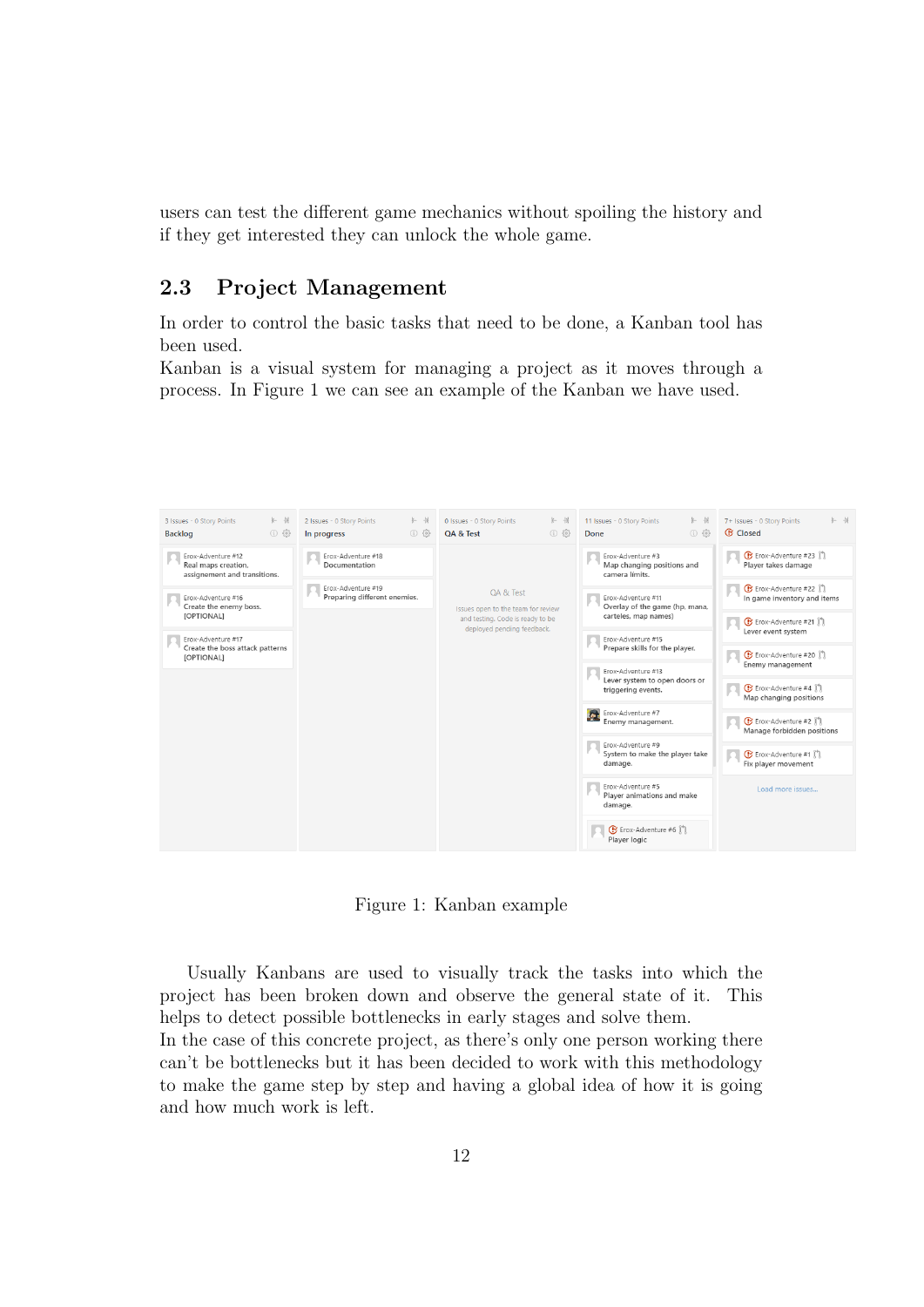Obviously the initial estimation of tasks and the work done were not perfect and it has been modified through the process. The initial analysis helped to know how to start and organize everything a little bit better.

#### <span id="page-13-0"></span>2.4 Technologies used

In this section we explain the technologies used during the project, from the management to the development.

#### <span id="page-13-1"></span>2.4.1 Development Platform

The development platform used is Unity. That's something that has been decided from the first moment due to our previous experience with it.

Unity is a graphic engine with a simple interface and a lot of features to help the user develop the game. It allows to export the produced game to different platforms such as mobile phones, consoles, computer, etc

It uses C# as the main programming language even though it can also use Boo. The reason not not chose Boo is that C# was a better known language for the developer.

Unity has also a store that allows you to download and use different assets or widgets to help in your project. It was something to take into account.

Unity HUB has been used in order to manage the installation of Unity and Microsoft Visual Studio. Unity HUB is a tool that lets you download different unity versions and create projects that will be emulated with whichever version of Unity you have chosen. In the next figure we see the interface: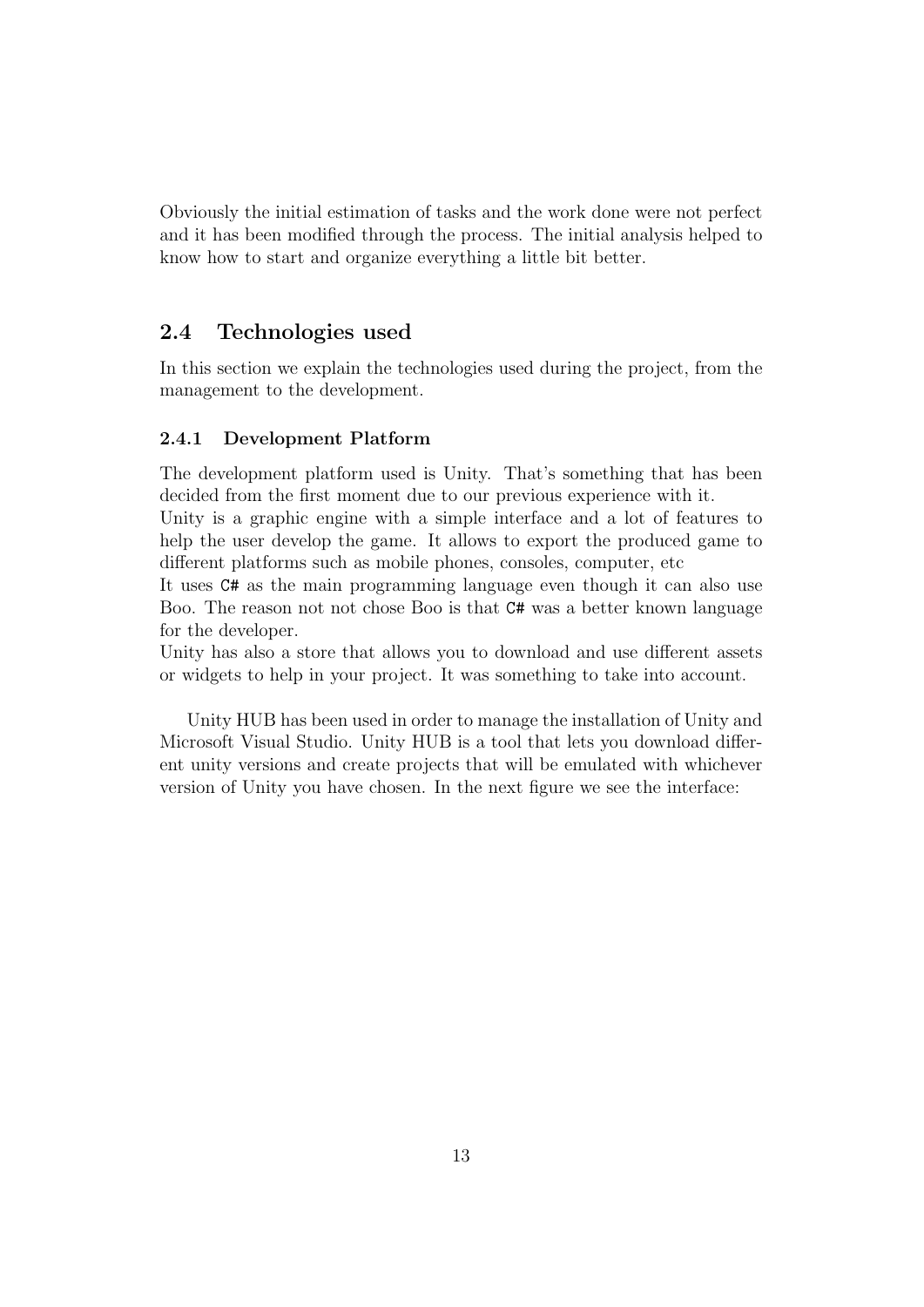

Figure 2: Unity Hub interface

#### <span id="page-14-2"></span><span id="page-14-0"></span>2.4.2 IDE

Microsoft Visual Studio has been used as the IDE in the development. It is the one that Unity provides you as default. It has a good integration for debugging the project and it saves you from external downloads and configurations, that can be annoying. It also has a free option with the Community version.

#### <span id="page-14-1"></span>2.4.3 Version Control

In order to have a control over our code and not being able to lose it easily we decided to use Git and use it over GitHub platform.

This decision was made from the previous bad experience with Unity Collaboratory, the tool that Unity provides. Also, the use of Git was handled with a graphic interface named "GitHub Desktop" that makes all the GIT commands for you in an interactive way. In Figure 3 we can see an example of the tool when changes are detected in our project.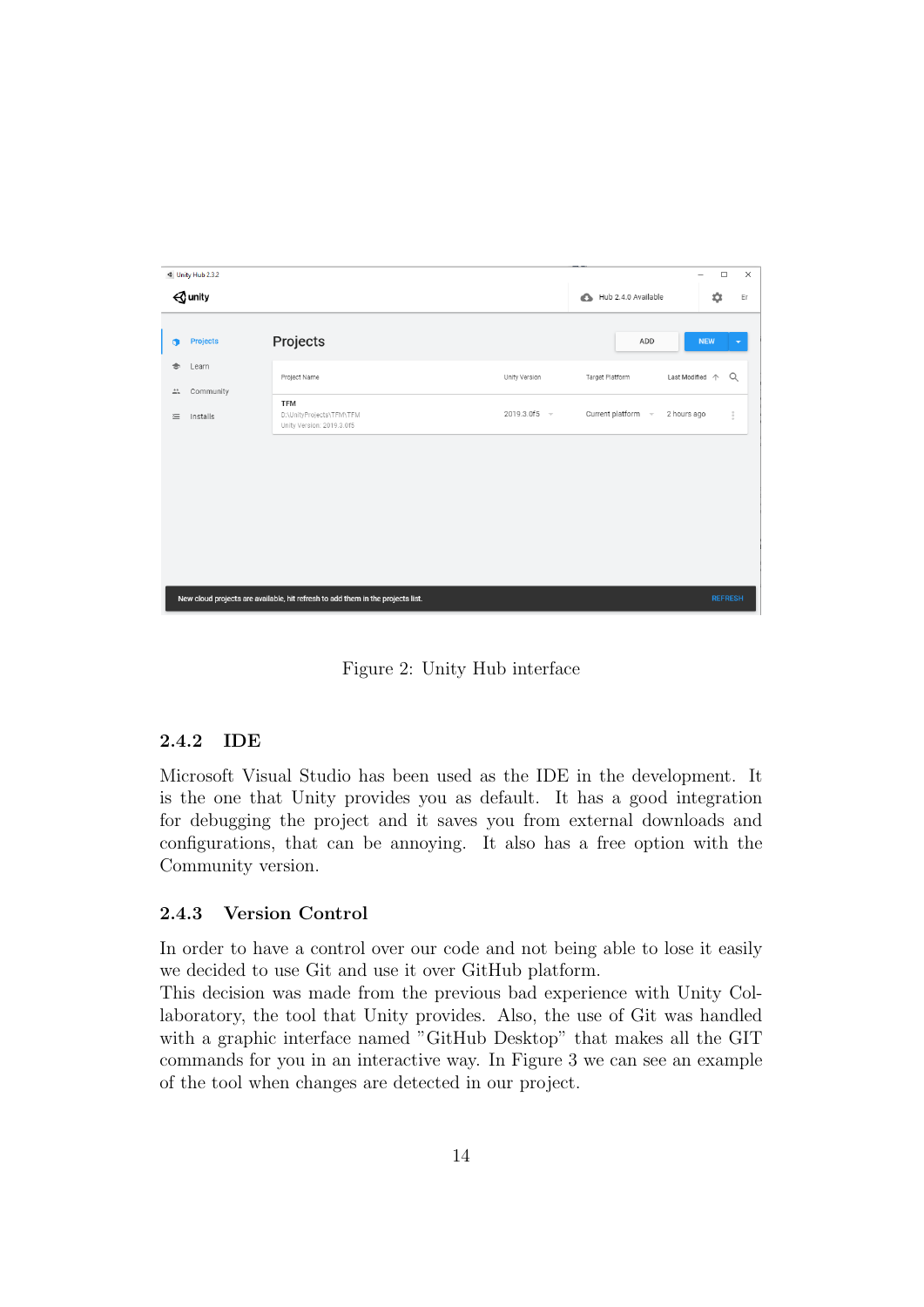

<span id="page-15-1"></span>Figure 3: Github Desktop

In order to configure the project in GitHub, there are some settings that you need to make due to the different files that Unity automatically creates that can't be uploaded to the repository. GitHub helps you if you specify that you want to create an Unity project and almost set everything, but adding some more ignores needs to be done.

#### <span id="page-15-0"></span>2.4.4 Project Management

In order to make an easily accessible Kanban we decided to use Zenhub, a Chrome/Github extension that let's the user manage projects which is build for software development teams that use Github.

The project has been split in different tasks that are represented with graphic cards in the Kanban and can be moved through the different states also created in this tool. The way to go was to make one branch for each of the task represented in the Kanban, and close the branch when the task arrives to the "Done" state.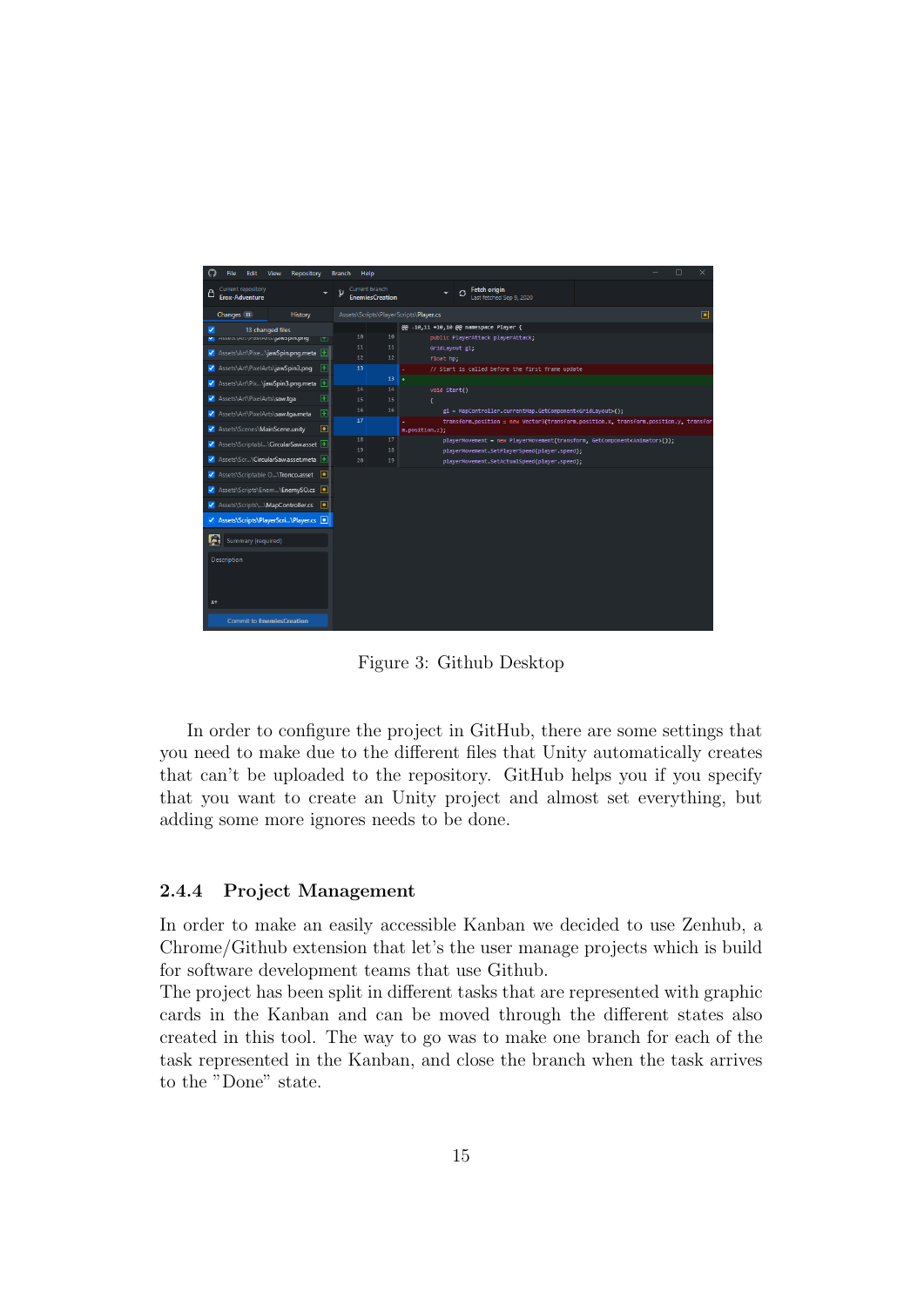## <span id="page-16-0"></span>3 Development

In this section the different parts of the game and how they were developed are explained. This part is going to be more technical and specify the different details that were handled during the process.

#### <span id="page-16-1"></span>3.1 Event System

In order to explain how each game element was implemented, we need to explain what an event System is in Unity. A good way to see it clearly is to compare an Event System to the Observer pattern in Java.

In the Figure number 4 we can observe a GameObject with 3 different scripts attached to it. A GameObject is an Object that is placed in a scene of the game and can have different sub components, in this case, 3 scripts. It has been decided to use 3 scripts in order to separate the events depending on their goal. One script is for enemies events, one script is for the key pressed events, and lastly one for the global events of the game. Each of those classes is made like a singleton in order to always access those same events from different objects of our games.

| <b><i>O</i></b> Inspector          |                                           |                       | $\Delta$ |         |
|------------------------------------|-------------------------------------------|-----------------------|----------|---------|
| EventSystemManager<br>$\checkmark$ |                                           |                       | Static = |         |
| Tag Untagged                       | Laver Default                             |                       |          |         |
| A<br>Transform                     |                                           | $\boldsymbol{\omega}$ | 世        |         |
| Position                           | X 0.288564: Y -0.18446! Z -2.667969       |                       |          |         |
| Rotation                           | x 0<br>YQ                                 | Z 0                   |          |         |
| Scale                              | Y <sub>1</sub><br>X <sub>1</sub>          | $Z$ <sub>1</sub>      |          |         |
| #                                  | <b>Global Event Manager (Script)</b>      |                       | 9 =      | ÷       |
| Script                             | # GlobalEventManager                      |                       |          | $\odot$ |
| #                                  | <b>Pressed Key Event Manager (Script)</b> |                       | @ #      | ÷       |
| Script                             | # PressedKevEventManager                  |                       |          | $\odot$ |
| #                                  | <b>Enemy Events Manager (Script)</b>      |                       | @ ≓      | и       |
| Script                             | <b>= EnemvEventsManager</b>               |                       |          | $\odot$ |
|                                    | Add Component                             |                       |          |         |
|                                    |                                           |                       |          |         |

<span id="page-16-2"></span>Figure 4: Event System Manager

In each of those scripts there are some Actions defined with a trigger name and a function. Different classes/Objects can subscribe to those declared Actions. When something invokes that function, every object subscribed to this function will trigger the function that has been associated with the event and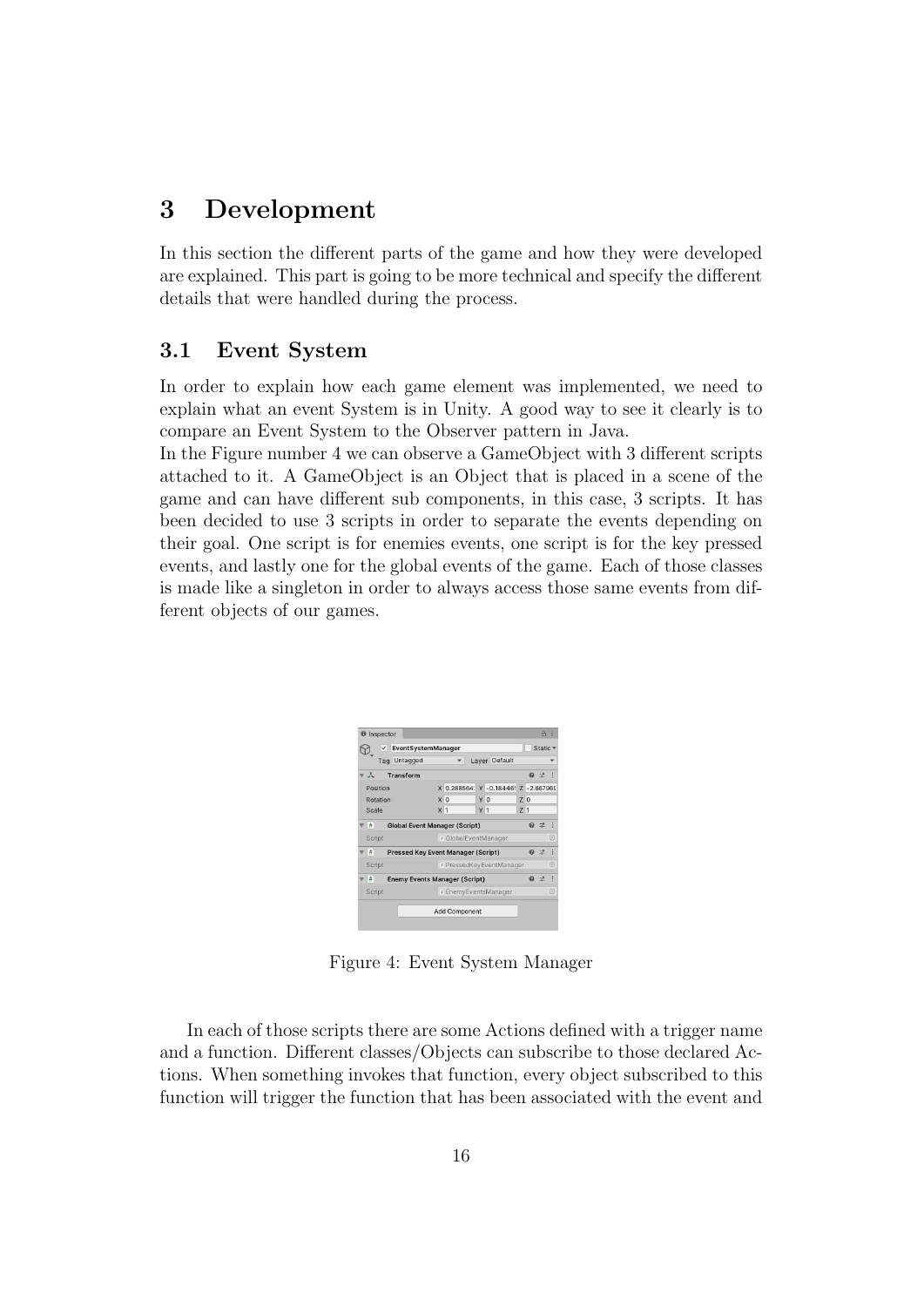execute it's own code.

This system permits the objects to execute some code when a certain event happens and have different behaviours depending of what's needed. For example, in a Player attack, a lever can be activated and an enemy will receive damage.

It is so important that in each class where you instance an event, you also dismiss the instance when the object is destroyed. Here we show an example of how to create an event: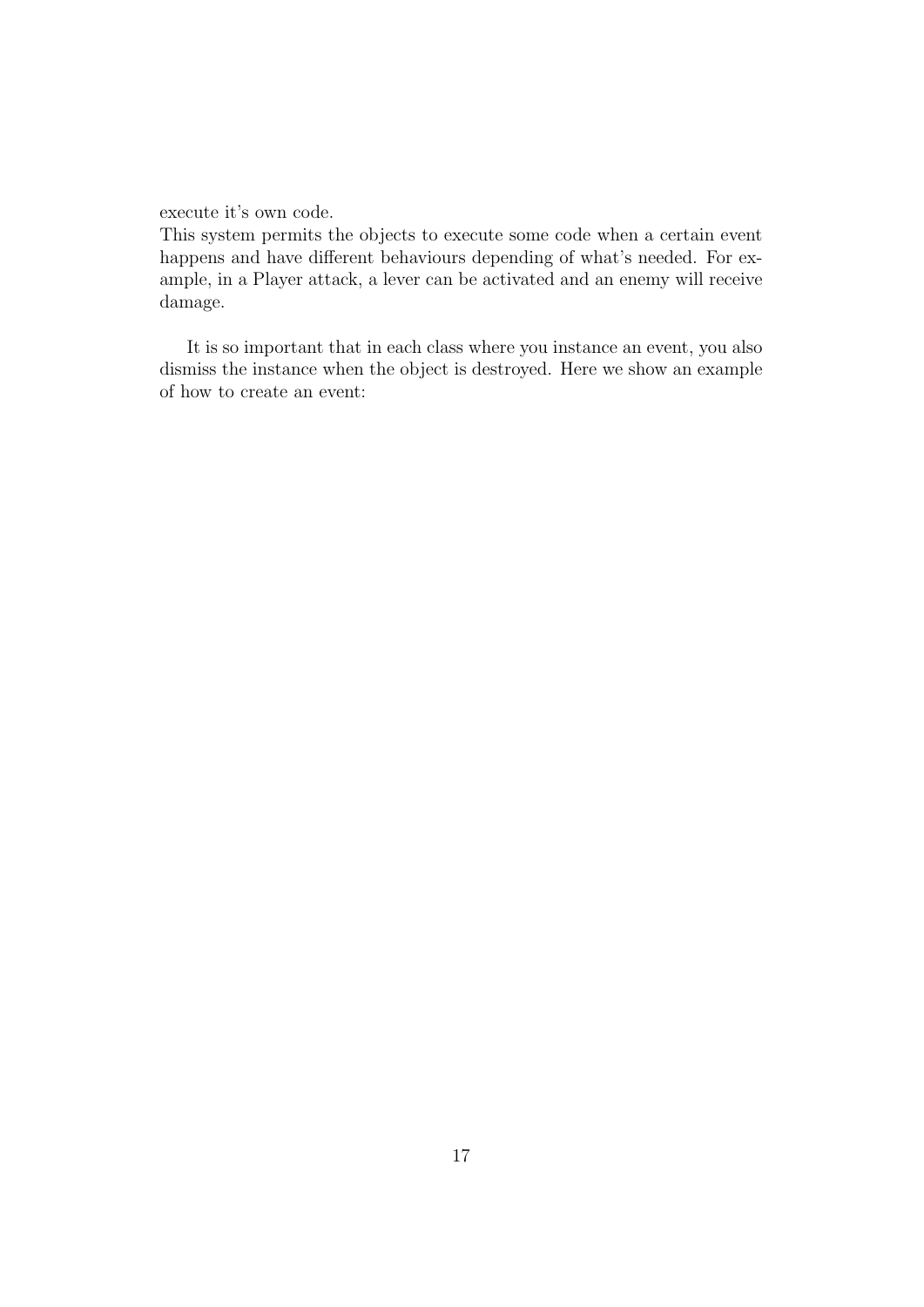```
public event Action onUpKeyPress;
public void UpKeyPressed()
{
   if (onUpKeyPress != null)
   {
       onUpKeyPress();
   }
}
```
and how to subscribe to an event from an object:

```
PressedKeyEventManager.Instance.onUpKeyPress += MoveUp;
```
being MoveUp the method that will be executed when onUpKeyPress is Invoked.

#### <span id="page-18-0"></span>3.2 Player

In this section the decisions taken for the player will be explained. First of all, the player is represented as a GameObject that has four different components: a transform, an sprite renderer, an animator and one script.

The transform component represents the GameObject itself in the game and stores its position, the rotation and the scale of the object. The sprite renderer component, as the name says, has a sprite (image) associated that will be shown when the object is put into the Scene. The animator component has an Animator Controller. This controller is the one in charge of changing the different configured animations depending on some parameters. In the Figure 6 we can see the different possible States and parameters. Each transition has a condition to be triggered. For example, a boolean parameter to go true in order to change to the next animation.

Finally the script Player.cs receives an Scriptable Object as a parameter. A ScriptableObject is a data container that you can use to save large amounts of data, independent of class instances. The idea behind using Scriptable Objects is to make it easier to add new objects of the same class, in our case new players, without having to duplicate code. This object has the information of the player, such as the health points (hp from now on), the name of the player, the attack damage... Unity let's you create new data containers with just right clicking the Menu once you have defined them as a MenuAsset.

Regarding to the Player script, it uses the Scriptable Object in order to set the values into those that will be used later. It is the one in charge of sub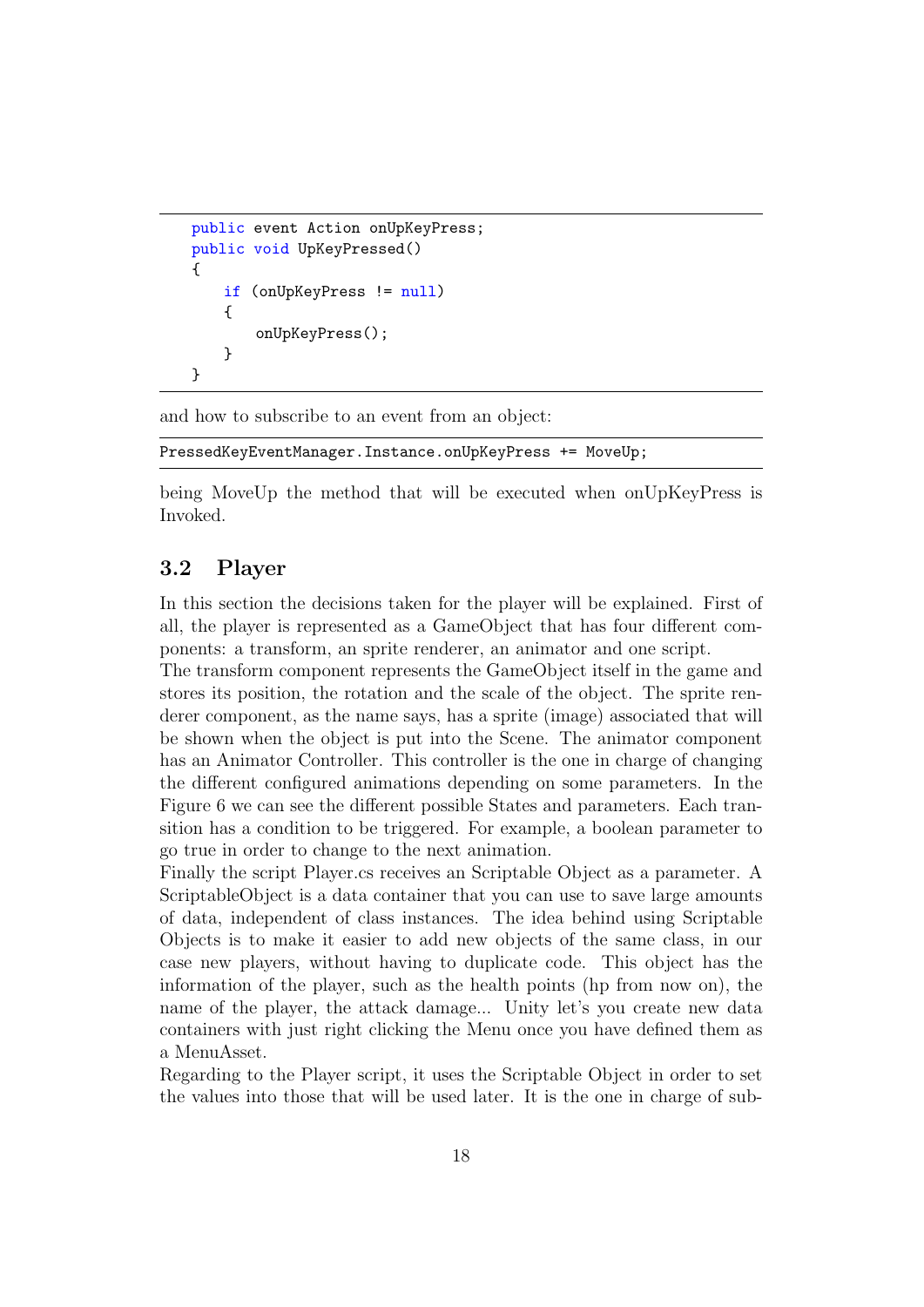scribing to the events of taking damage when the enemies make damage and be aware if our hp is still over 0 or we lost the game. In case the hp goes to 0 or less, an event is invoked in order to show the GameOver screen.

| <b>O</b> Inspector   |                | $\Delta$<br>-9 |
|----------------------|----------------|----------------|
| <b>Erox</b>          |                | 0 1 0          |
|                      |                | Open           |
| Script               | # PlayerSO     | ⊙              |
| Hp                   | 3              |                |
| <b>Attack Damage</b> | 1              |                |
| Speed                | 3              |                |
| <b>Running Speed</b> | 4              |                |
| Mana                 | $\overline{2}$ |                |
| Fire Mana Cost       | 2.5            |                |
| Water Mana Cost      | 2.5            |                |
| Rock Mana Cost       | 2.5            |                |
| Wind Mana Cost       | 2.5            |                |

<span id="page-19-0"></span>Figure 5: Player ScriptableObject



<span id="page-19-1"></span>Figure 6: Player Animator Blend

Regarding the player movement and player attack, we decided to use different scripts. This decision was taken trying to optimize the game. Unity helps you a lot and has methods to let the objects work permanently, but they have a high cost. In order to evade this cost we decided to make 2 different scripts that do not extend MonoBehaviour. Making a while loop is more optimum than using the 'Update' method provided by Unity. So the Player.cs creates instances of PlayerMovement class and PlayerAttack class and calls them as a Coroutine that will be running in the background permanently. Those 2 classes are created passing the Scriptable Object information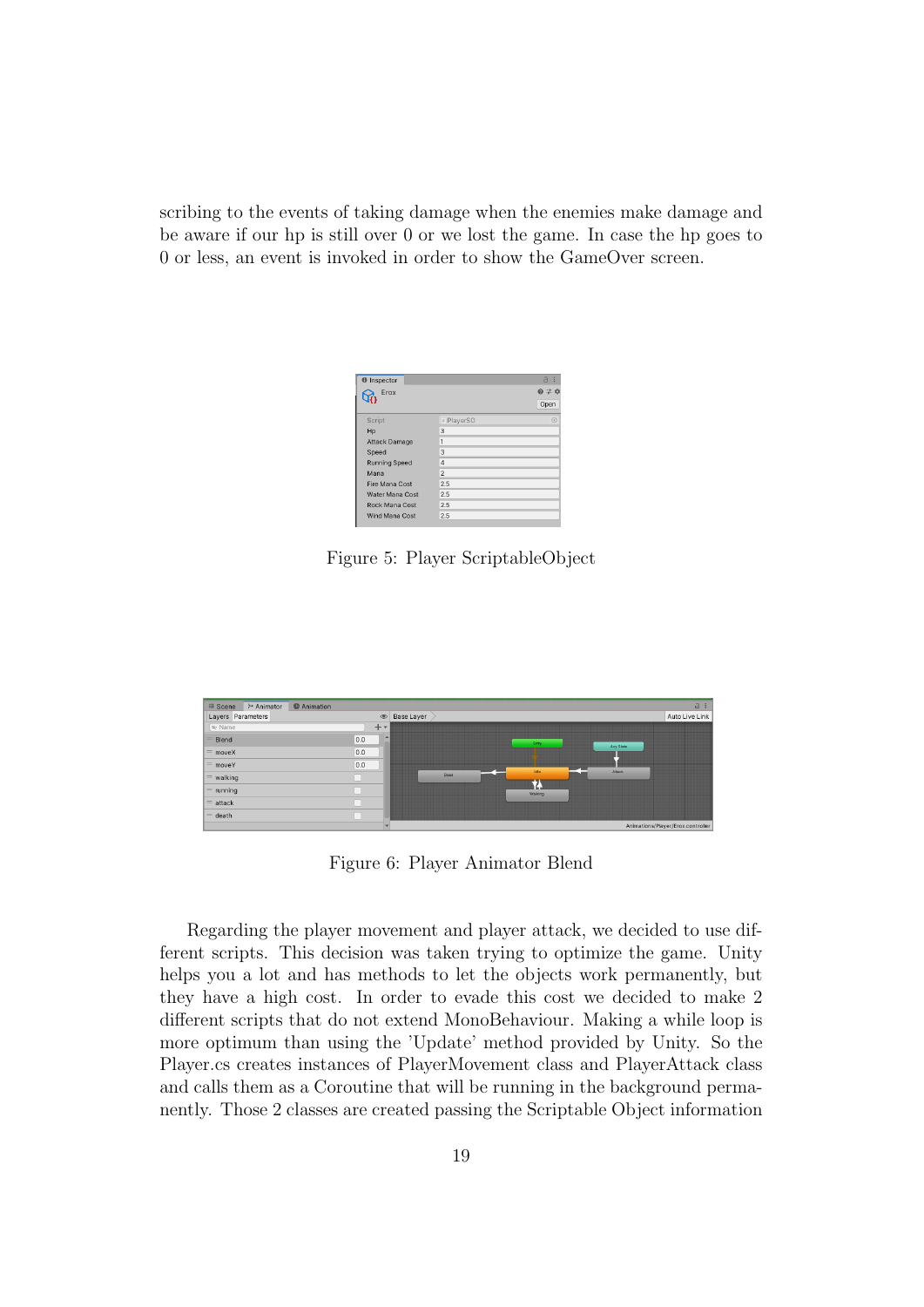via constructors.

#### <span id="page-20-0"></span>3.2.1 Player Movement

The Player Movement is implemented to work with the keyboard. A Scriptable Object with the different used inputs has been created. Then we have a GameObject called KeyPressListener that contains an script that receives that scriptable object as a parameter and every time a configured key is pressed or unpressed it calls an event.

The Player Movement class is subscribed to all those events and each time that a movement key is pressed, a boolean representing the direction is put to true, or false if the key is unpressed. Each iteration in the loop a Vector3 is updated depending on the values of the previous booleans, 1 or -1 to the X or Y. In order to always have the same speed the movement is normalized multiplying those values to the speed and Time.deltatime, a fixed value from Time library.

Then the position that we are moving to is checked to see if it leads to a valid position to move and does not have and obstacle or is out of bounds.

This script has the instance of the player and changes the values of the  $X/Y$ in order to have the correct movement animation.

Since it has the information about the movement, this script is in charge of invoking the map transport or the item pick up interactions that will be explained later in this document.

#### <span id="page-20-1"></span>3.2.2 Player Attack

The attack script has 3 methods. One is in charge of checking a boolean value to trigger the attack animation. The other method is the Attack method, which is triggered when the Key Attack Press Event is pressed and it sets the boolean to true so the exact next frame triggers the animation. It also calculates the position next to you, having into account the rotation so the new position is the one you are facing to.

It has been decided to do it this way because of the logical implementation of the game. Normally you have a Collider attached to your player that detects if you hit something and triggers a function to decide what to do. In our case, since we decided to not use Colliders or tools that overload the game it was extremely hard to manually calculate a certain area and make damage to all this area, so we calculate the Tile (in the maps section we will explain this part) in front of us, and trigger an event that we are attacking that position. Then the enemies or objects subscribed will receive damage.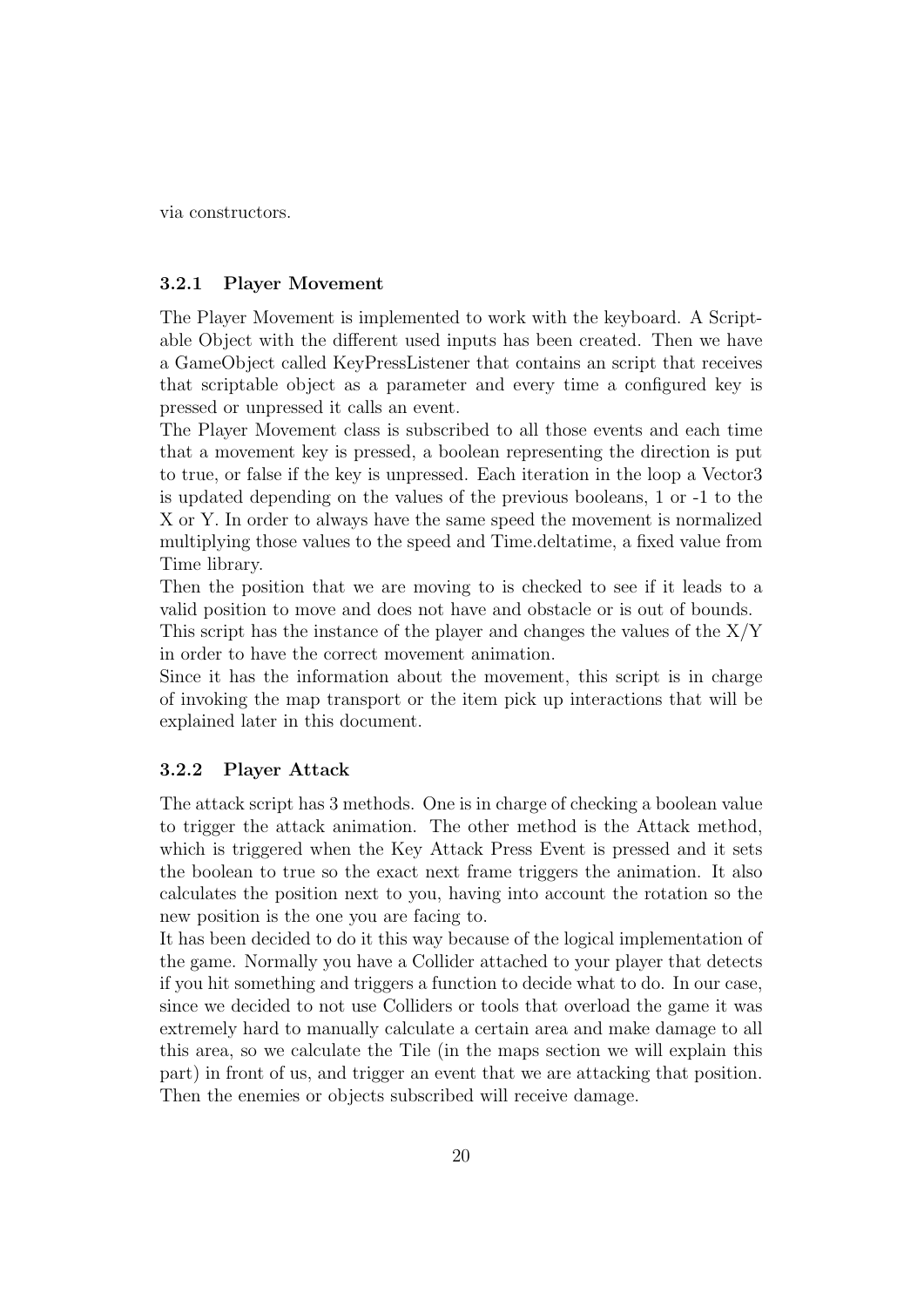Finally, the fire attack method is triggered when the fire attack key is pressed. The only thing this method does is to calculate if your mana is enough to trigger the attack and if you have the needed item to perform that attack. In that case, the player mana decreases and it instantiates the prefab of the bullet. In this case, the fire attack.

The bullet has a custom script so that each time it moves to another Tile (position) it invokes a method to make a certain damage (each type of bullet can have a different damage) in a position, so the enemies can subscribe also to this method and receive damage. Initially it was though to do it in each loop iteration, but this could overload the system so it only get triggered once at each new tile where it passes. This bullet always moves in the direction the player faced when it was invoked. At the start, this interaction was made for the exact position of the bullet. The problem is that if the position is not exactly the same, the enemies won't receive damage. So the most times, there were a difference of 0.01 at the X, so the enemy never took damage. For this, it was decided to work also with Tiles, not with exact positions.

<span id="page-21-1"></span>

Figure 7: Player Attacking

#### <span id="page-21-0"></span>3.3 Enemies

In this section the different type of enemies and their different behaviours are explained. First of all, as explained for the player, the movement and attack of the enemy has been split from the main enemy script. This is done again in order to optimize the game performance and not overload with MonoBehaviour objects. For the enemies, an script 'Enemy.cs' has been created. It has 2 public parameters, an array of positions and an ScriptableObject that contains the information of the created enemy.

In this case, there are 2 important parameters to take into account: Attack Pattern and Movement Pattern. In games like this, the enemies don't have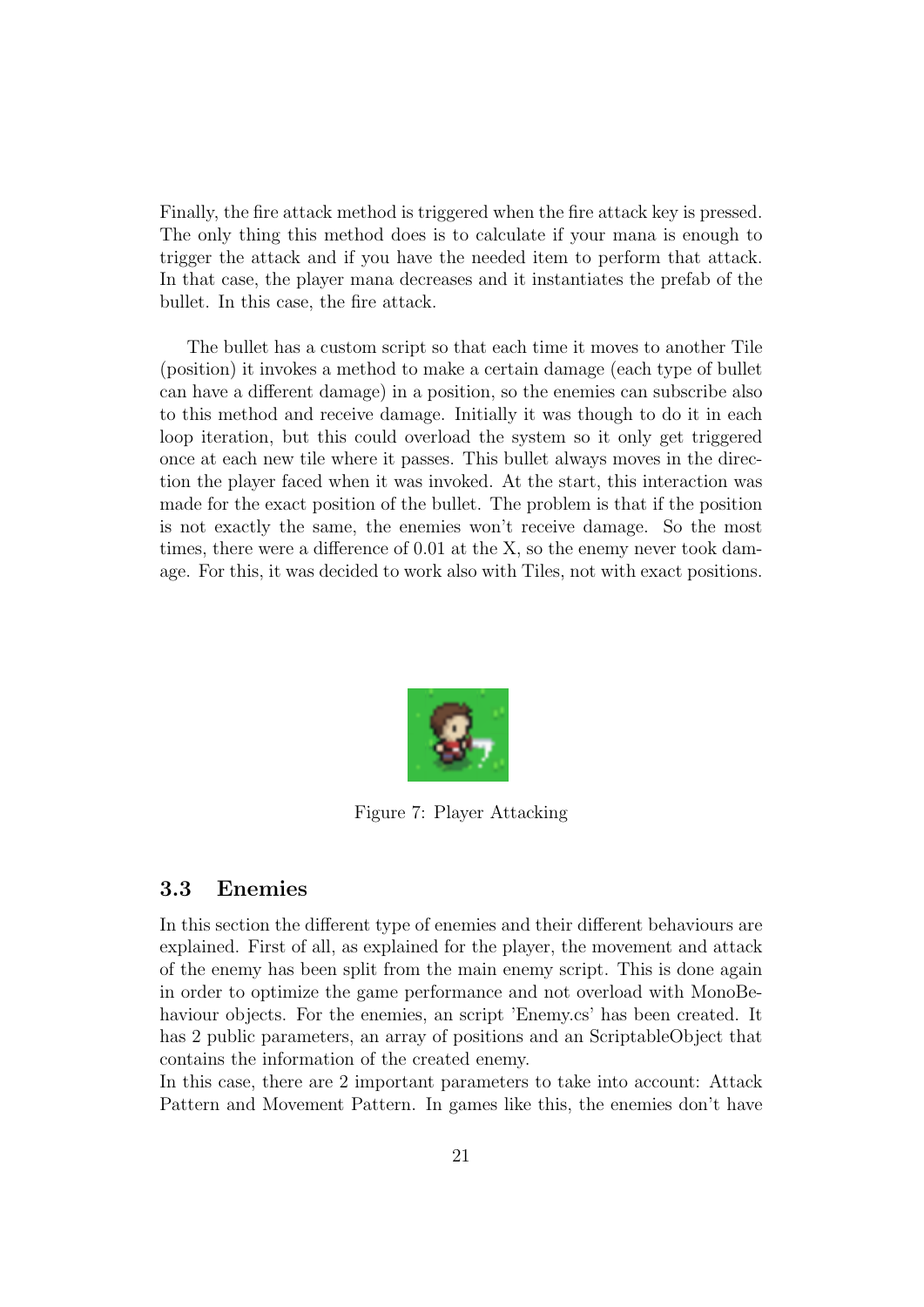an learning AI that improves each time, so it has been decided to implement different movement and attack patterns that, combined, will make the different types of enemies of the game.

If the player stands in the way of a moving enemy, the player will receive damage and make a little knock back behind. The same thing happens when the player hits the enemies. They get a knock back in the opposite direction where they were hit.

| <b>O</b> Inspector      |                | а                                              |
|-------------------------|----------------|------------------------------------------------|
| Tronco                  |                | $\boldsymbol{\Theta} \neq \boldsymbol{\Omega}$ |
|                         |                | Open                                           |
| Script                  | # EnemySO      | G                                              |
| Hp                      | 5              |                                                |
| <b>Enemy Name</b>       | Tronco         |                                                |
| Speed                   | $\overline{2}$ |                                                |
| Impact Damage           | 0.5            |                                                |
| Skill Damage            | 0.5            |                                                |
| <b>Movement Pattern</b> | 99             |                                                |
| <b>Attack Pattern</b>   | 1              |                                                |
| Is Invulnerable         |                |                                                |
| <b>Attack Distance</b>  | 10             |                                                |
|                         |                |                                                |

<span id="page-22-1"></span>Figure 8: Enemy ScriptableObject

Right now we have 3 different enemies: 'Tronco', 'Circular Saw' and 'The Pig'. We won't enter into details of each one since their different patterns will be explained in the next sections, but one of them is an invulnerable saw that just walks between certain points and hurts the player if it touches the Saw, the other one is something like a turret, that is sleepy until you hit its range and then attacks you by throwing rocks and finally the last one is a pig that charge into the player making a lot of damage if you don't hit him before it hits you.

#### <span id="page-22-0"></span>3.3.1 Enemy movement

When an enemy is created it has a certain ID for the movement pattern that needs to be created. Depending on this number, there are 3 different kinds of movement that can be implemented:

• Move Between points: The enemy has an array of points received through the Unity interface and it keeps moving between these points. The problem here is that if the points are not exactly the same, it never stops and with the animations the anchor point of the object(it is the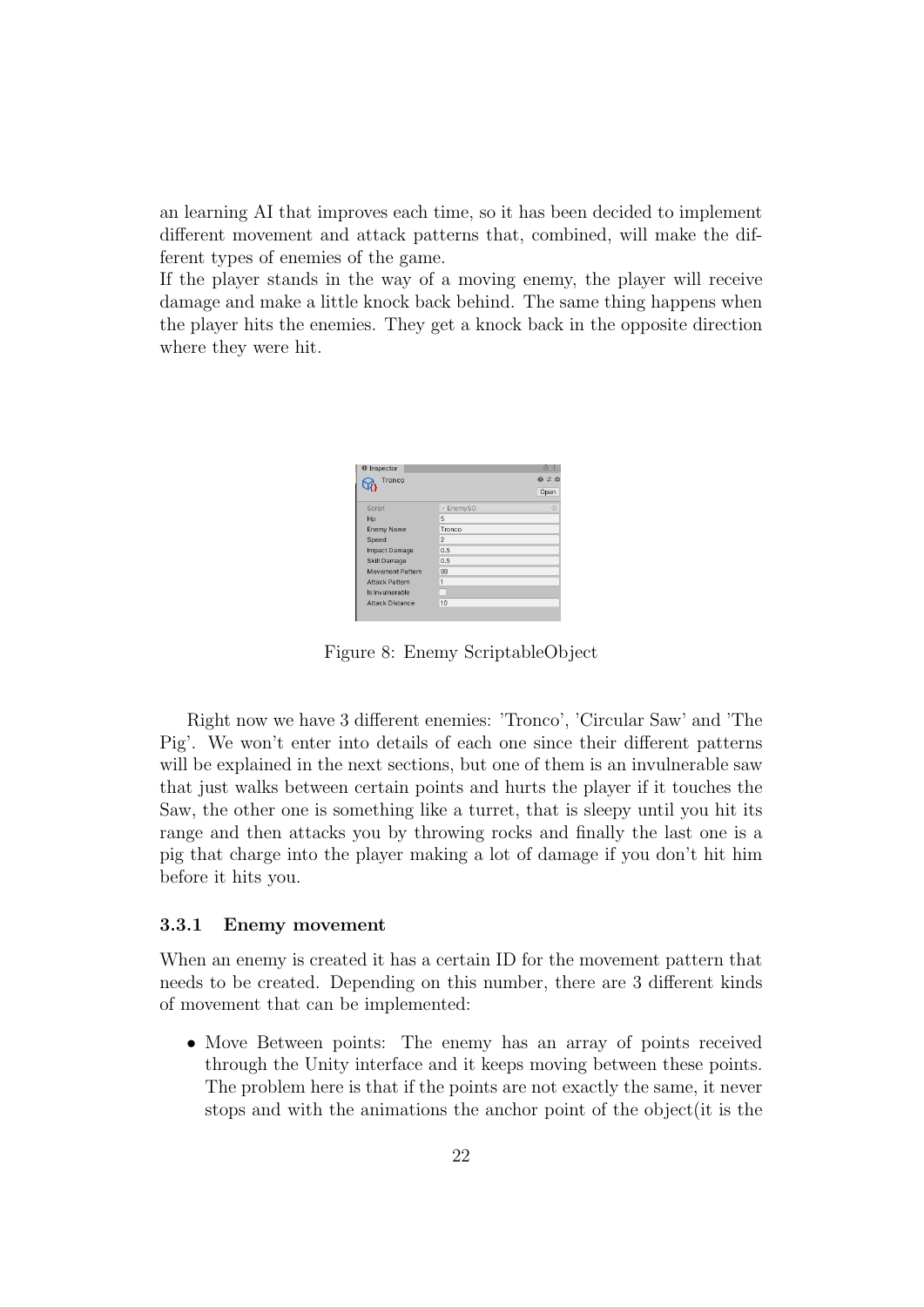point that has the exact position of the object) was being moved, so it never looped correctly. In order to solve this, we tried to do it for tile position, but it never reached the center of the position and the loop was, again, shorter than it should. Finally the animations were fixed and the movement was stick to exact points.

- Chase the player: Simple movement pattern that follows the player wherever it goes, kicking him back each time it reaches the same position.
- Don't move: The enemy stays quiet, it can be useful to towers or static enemies that doesn't need to move.

This different types of movement were decided based on what has been seen in the game 'A link to the past'. But thanks to using that way of making the movement, it's easy to change the type of movement of an enemy, or adding new ones. No code is needed to change the movement of an enemy. We just need to modify the Scriptable Object and all the enemies that share that Scriptable object (that means they are the same kind of enemy) will change its behaviour. That is one of the reasons why Scriptable Objects have been used.

#### <span id="page-23-0"></span>3.3.2 Enemy attack

For the attacks the same idea of the movements has been used. But in this case only 2 patterns have been implemented.

- Enemy Bullets: This pattern combines with another property of the Scriptable Object, that is the 'Attack Distance' and the 'Don't move' pattern. When the player distance between him and the enemy is closer or equals to 'Attack distance', it starts shooting bullets to the position of the player with a cooldown of 2 seconds between bullets. The bullet runs an script that, as the player bullets, invokes an event with each tile position it goes through to make the player aware of that attack.
- Charge: This attack pattern interacts with the 'Chase Player' movement pattern. Once the enemy arrives to the player, it does a huge amount of damage.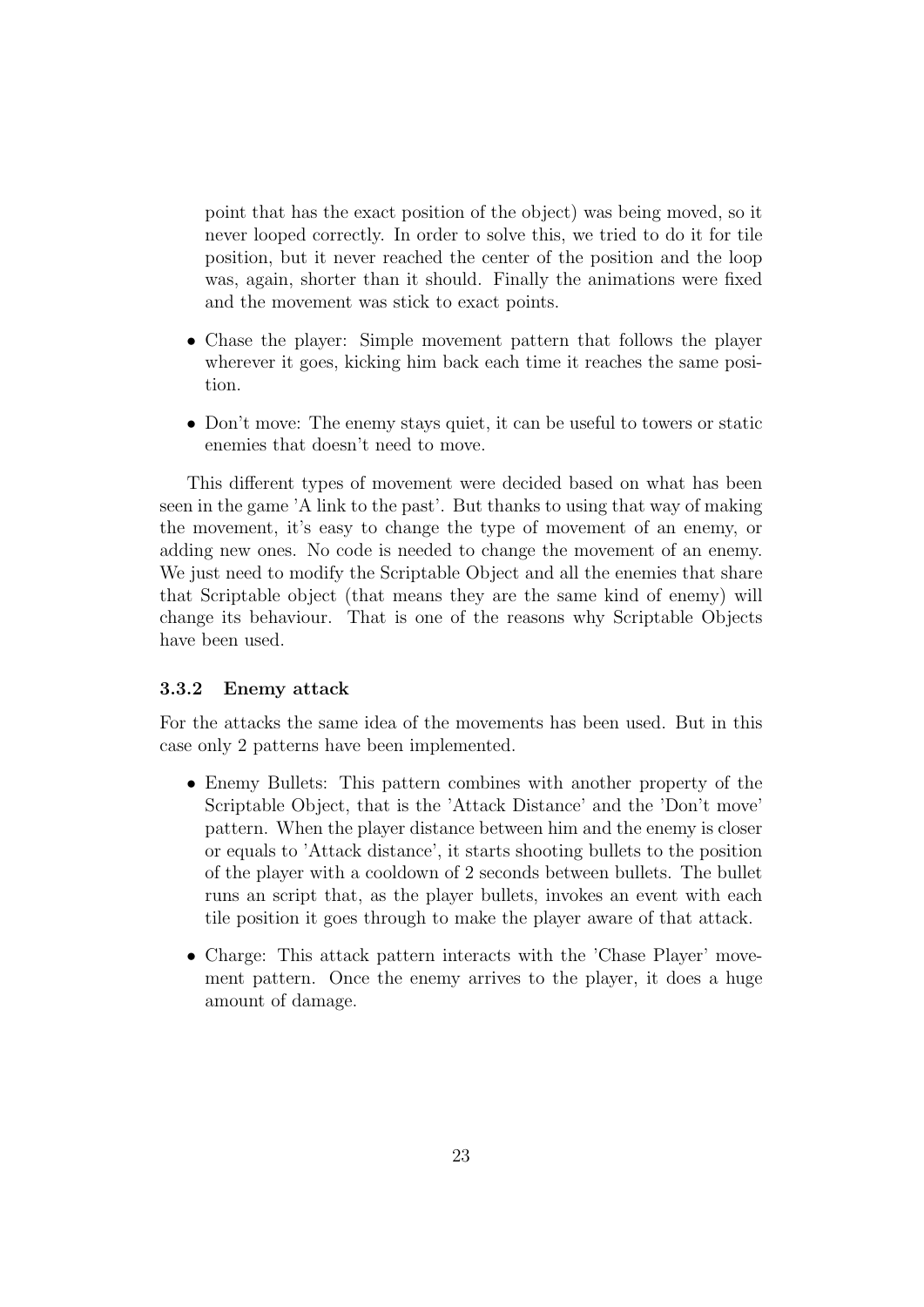<span id="page-24-2"></span>

Figure 9: Enemies shooting to the player

### <span id="page-24-0"></span>3.4 Lever and door system

In classic games you always have a point where you have to activate a lever in order to open a door and keep exploring the dungeon. In this section it will be explained how it has been implemented in this project.

#### <span id="page-24-1"></span>3.4.1 Levers

For the Levers, a GameObject with only the Transform, a sprite renderer and an Script components has been created. The lever consists of an ID, a list with the different sprites it can have and finally 2 booleans to see if it's active or not.

The booleans to check if it is active or horizontal are made to update the sprite of the object. Also, the levers are subscribed to the attack event of the player, and if they are in the attack position, the state of the lever is inverted and an event with the ID of the pressed lever is triggered so the doors can update their state. It happens in the same way if the lever is deactivated.

<span id="page-24-3"></span>

Figure 10: Player hitting a lever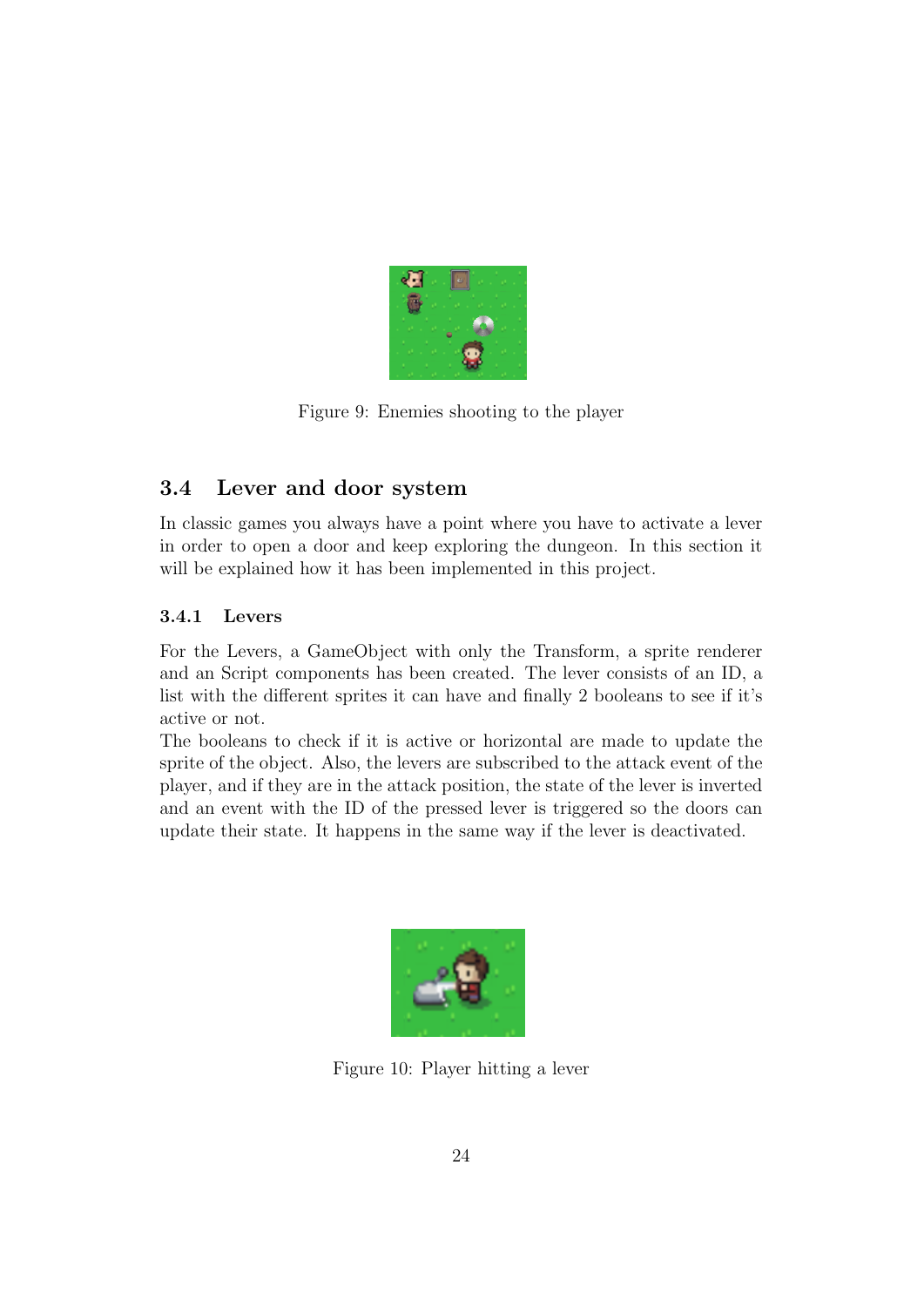#### <span id="page-25-0"></span>3.4.2 Doors

Regarding the Doors, at the begginning of the project two ideas appeared and, in fact, both of them had been implemented but only one is being used. The first idea consisted in making the doors depending on a fixed amount of levers, for example pressing 3. The second one was to save the IDs of the needed levers to open the door, and throw an event with the ID, so the doors know when to open.

For the first idea, each time a lever was triggered, a counter in the doors was increased or decreased, depending on the event. After thinking about it, it was better to trigger certain doors triggering certain levers, since it can give a better game experience to the user. Finally each door has a list of needed IDs and another with the actual IDs, so each time a lever activates or deactivates, the activated levers changes and when the needed and the activated levers has the same IDs the door opens.

In order to open the doors, there is a event that goes to the MapController that removes or adds a tile to the map of forbidden positions. Further information about the forbidden position will be explained in the Maps sections.

<span id="page-25-2"></span>

Figure 11: Door

#### <span id="page-25-1"></span>3.5 Maps

In this section the creation of maps and their components is explained. We decided to use Tilemaps in order to implement the maps. A Tilemap component is a system which stores and handles Tile Assets for creating 2D levels. A map object is one that contains a Grid as a subcomponent and it has different childs. Each one of them has 2 components: Tilemap and TilemapRenderer. Each of those childs represents a layer in the final map and are shown one upside the other in the specified order.

Basically, each of the layers is composed of a grid as big as the whole scene. Each square of the grid can be replaced with an specific Sprite that has been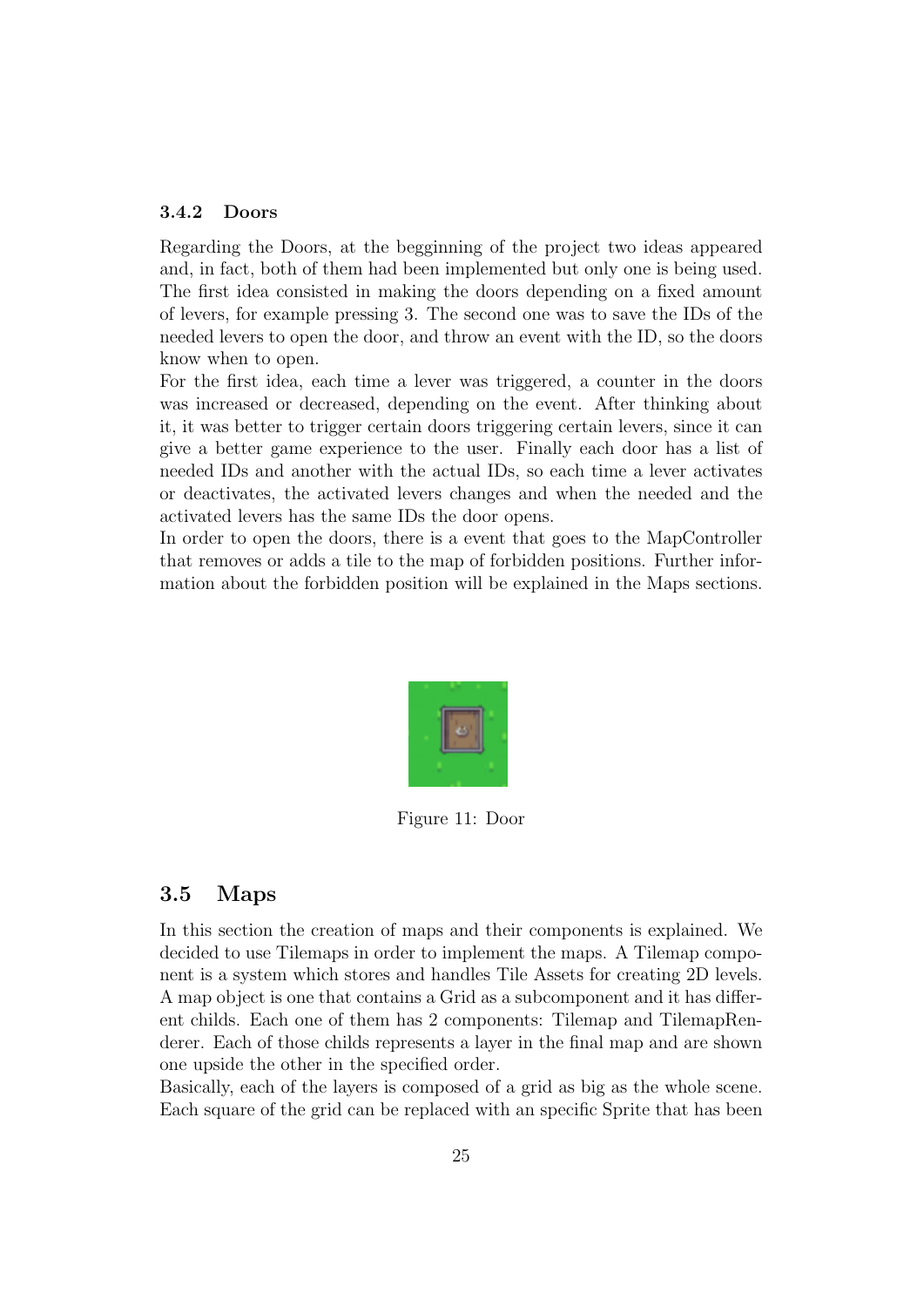imported to the project. The point of having those tiles is that they let us retrieve the global position our objects are in so we can work with this tile position instead of working with exact positions, that is pretty hard due to the accuracy of the X,Y float values. It also lets us retrieve the name and sprite of the Tile so we can work with this name. This last feature will be used and explained in the portals.

- Ground: Basic layer of the map, it represents the floor and everything else will be placed upside this layer.
- Obstacles: This layer contains the different objects that will block the user path, but just visually.
- UpsideGround: In some cases, there are some objects, like a bridge, that need to be walked by but need to be on top of the ground without losing, for example, the river behind. Once again, this is just a visual layer to represent the map.
- ForbiddenTiles: The most important layer. This layer is hidden and it has a logical use. In this layer every tile that has an sprite will make the player unable to step into it.
- Portals: Represents the positions where the user will teleport to another map if it steps into its position. They are explained with more detail in the next section.

<span id="page-26-0"></span>

| TestMap_0                      |
|--------------------------------|
| $\boxtimes$ Ground             |
| <b>⊙</b> Obstacles             |
| <b>⊙</b> UpsideGround          |
| <b><u> </u></b> ForbiddenTiles |
| ੀ Portals                      |

Figure 12: Map Object Prefab

After explaining how a Map GameObject is composed, we will talk about 2 scripts that manage all the work: Map.cs and MapController.cs. The Map script receives 4 parameters from the Unity Interface: the ID of the map (each prefab implemented needs to have a different ID), the position where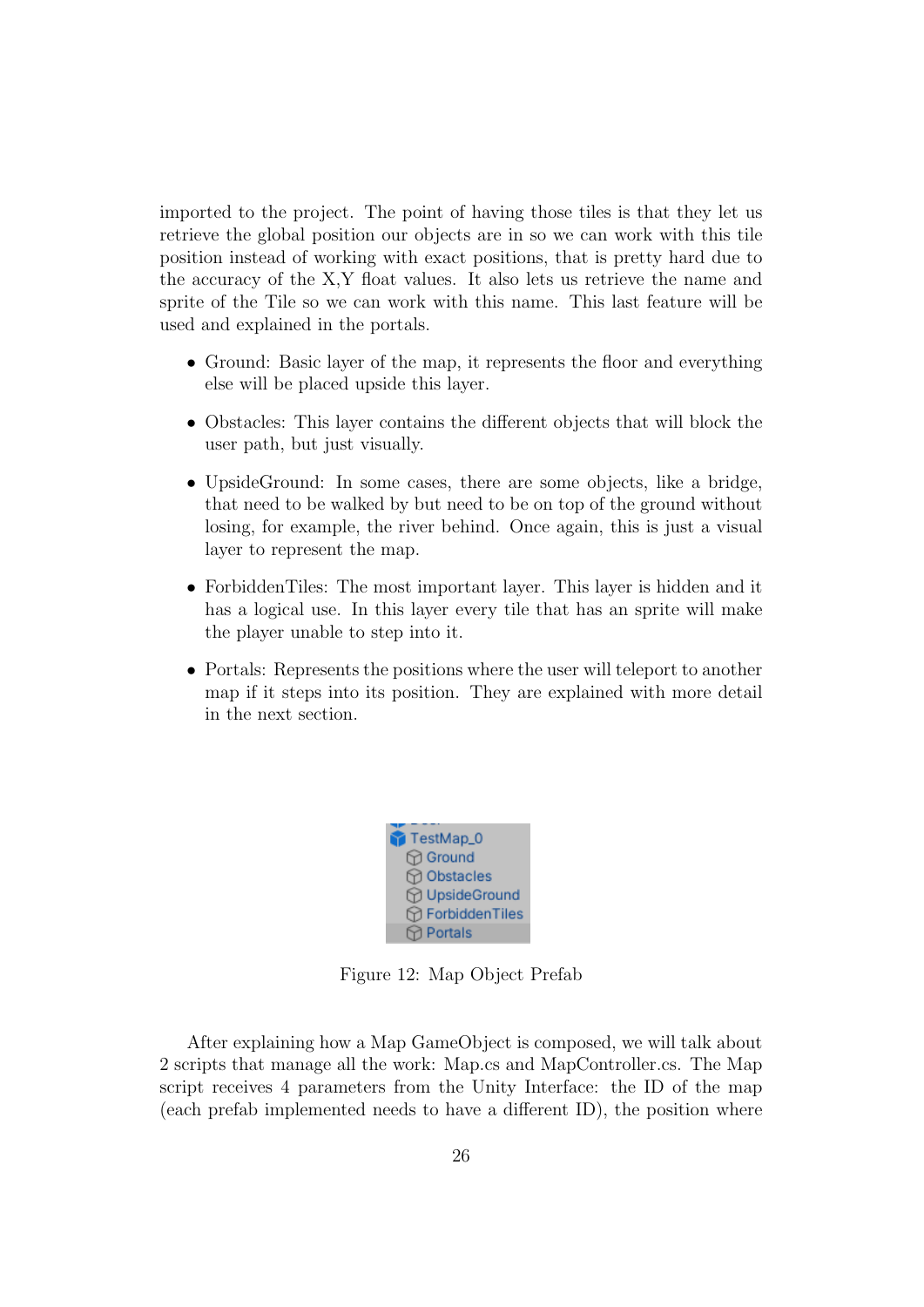the main character will be loaded when stepping into this map, the child with the forbidden positions and the child with the portals. This script loops over all the tiles of both of its childs and saves into the instance of the MapController class the values for the portals and the forbidden values. In order to take this position, the map is needed, since the layout is the one that calculates the cell position of a given position. In this case, we iterate over all X and Y of the childs and save the values that has an sprite printed.

The MapController class is attached to an independent GameObject and has the objective of being aware of all the maps that needs to be charged, all the positions that have some kind of interaction, etc

This class receives 3 attributes from the Unity Interface: The player GameObject, a list with all the prefabs of the maps sorted by their ID (if the ID of a map is 1, it has to be in the index 1 of the list) and finally a list of the transforms of the items that the user will be able to pick out. This class also has 3 static lists: the invalid positions, the portals and the items positions. Those lists are used in the whole game in order to check the position each time the player moves to see if it has to pick an item, if it needs to teleport it or if it can't move in this direction.

The player is needed in order to change its position when a new map is loaded. As said before, the new map that will be loaded has the initial position of the player, so it is needed to change the position.

This script uses different events. An important thing to take into account is that this class has as an static value the instance of the map that is charged and almost every object needs this instance at some point to calculate positions or some other logical calculations. In order not to access it a lot, there is an event that triggers when the map is changed (You step into a portal, an event is triggered in MapController) that changes the map to the one with the ID associated to the event and then it instances another event to notify all the objects of the scene that the map changed and should update their references.

Finally, since it has the invalid positions when a lever is updated, this list needs to add or remove the representation of the door and also the logical invalid position of it, so there are 2 events to add or remove a certain position of the respective list.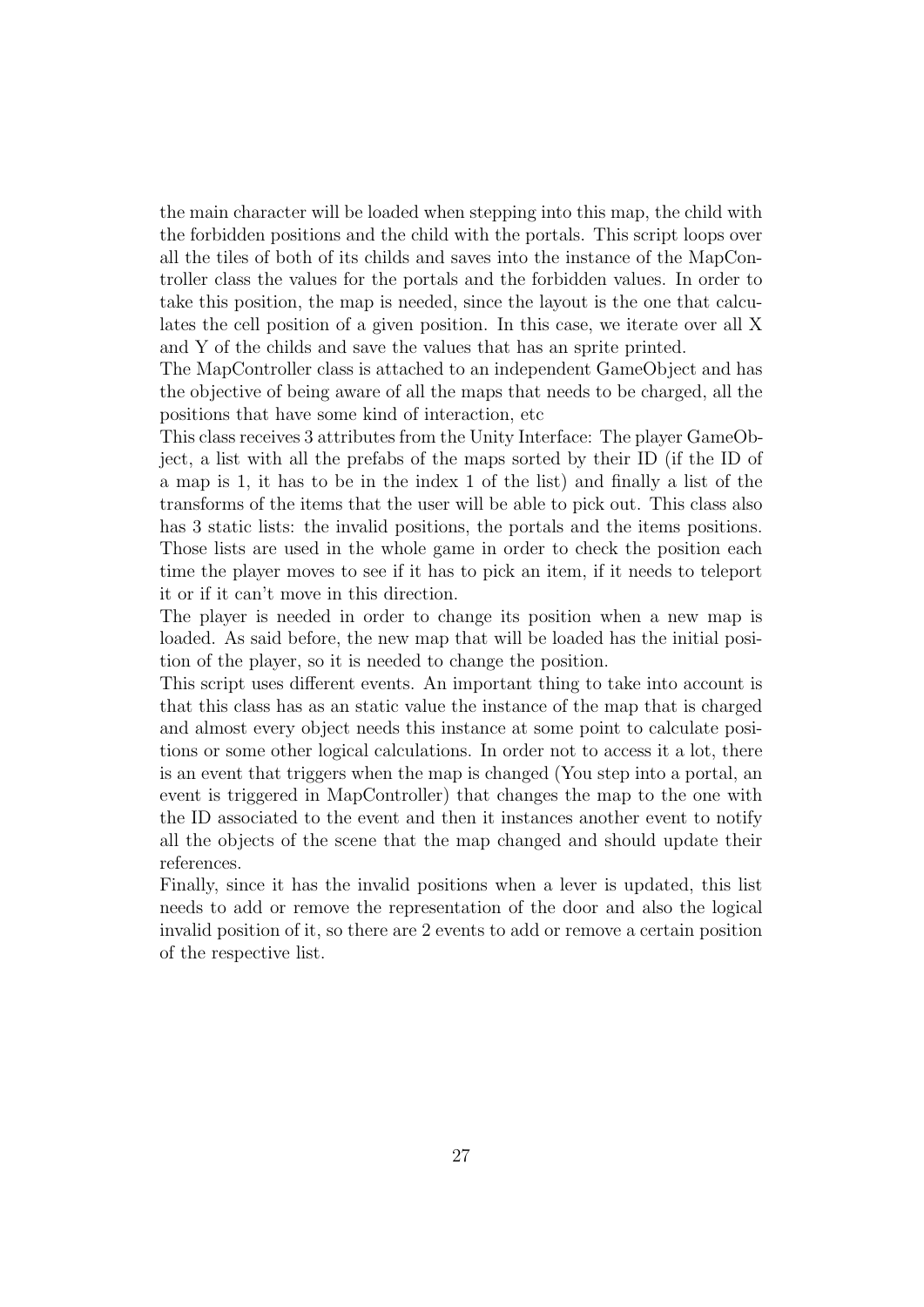<span id="page-28-2"></span>

Figure 13: Map Example

#### <span id="page-28-0"></span>3.5.1 Map portals

Regarding the map portals, as said before, there is one list that has all the portal positions saved. They are saved in a Vector2 with the associated ID for the map that you need to teleport to, the one that will be loaded. To do this, the tiles in the portal layout have an image named with the ID they need to teleport to. When the map is loaded all the positions and IDs are saved into the MapController list. Every time the user moves to a new position it checks if there is a portal in its feed, and if it is, it invokes an event to change the map.

#### <span id="page-28-1"></span>3.6 Canvas, inventory and items

In order to properly explain the inventory and items system, we will explain how the menu is done and what the Canvas is.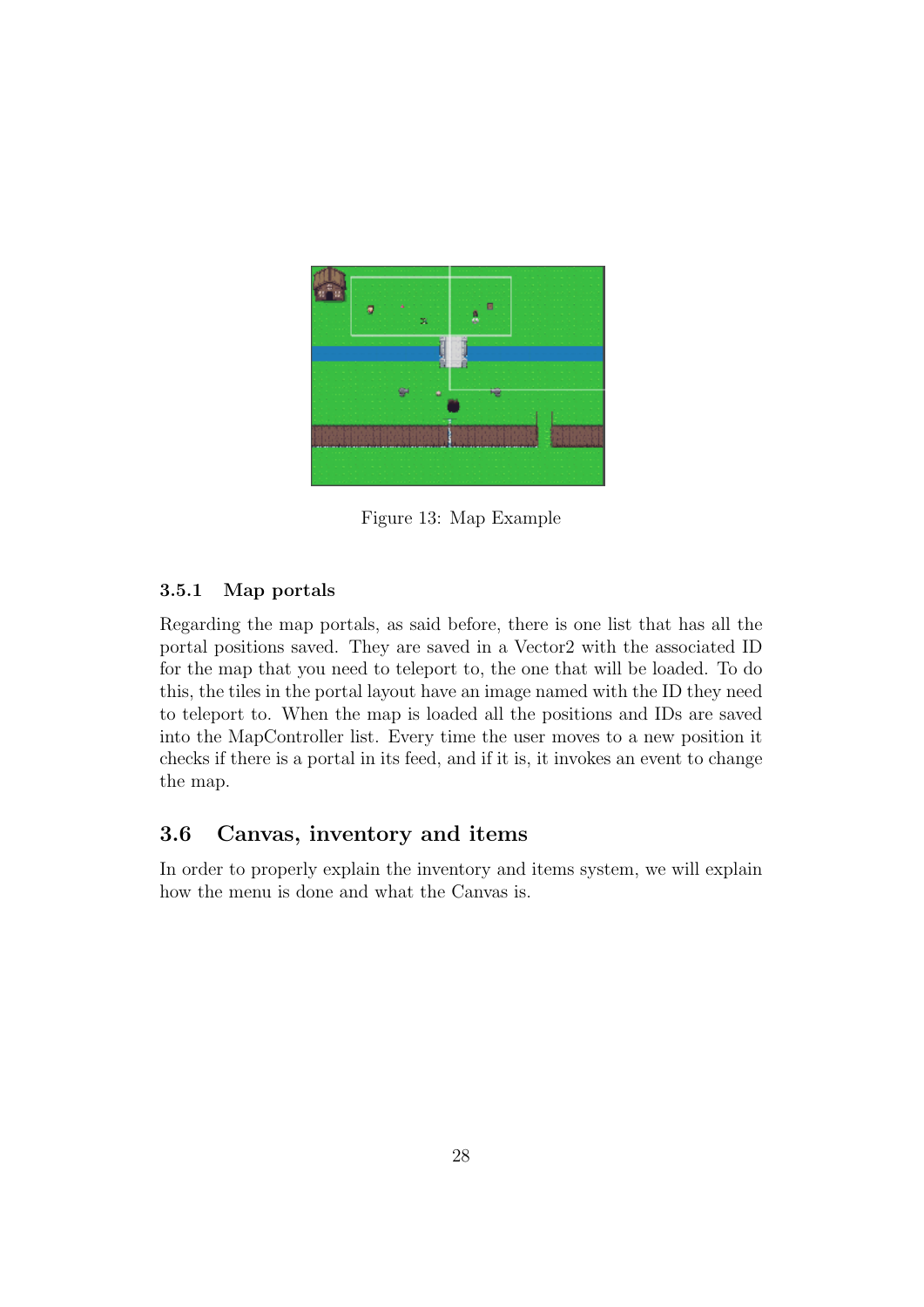

Figure 14: Menu

The Canvas is the area that all UI elements should be inside. The Canvas is a Game Object with a Canvas component on it, and all UI elements must be children of such a Canvas. As we can see in the Figure 15:

<span id="page-29-0"></span>

<span id="page-29-1"></span>Figure 15: Canvas GameObject

Our Canvas has 4 GameObjects inside, each one representing different things. Those elements will be shown in the screen permanently if we don't disable them. The first object is the 'ManaBarHolder'. That is basically a Slider with a minimum and maximum value that represents the remaining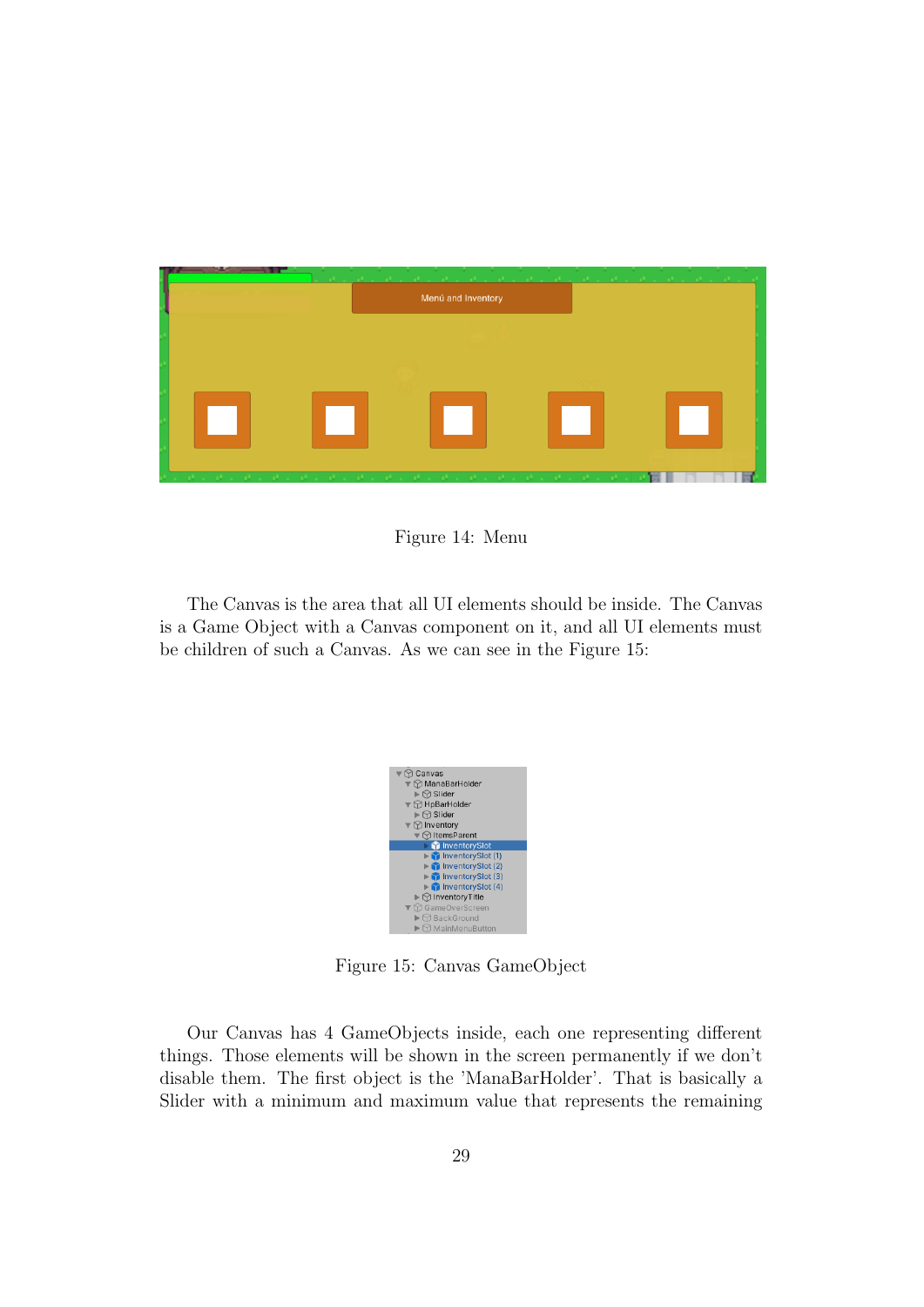mana of our player. The same thing goes to the 'HpBarHolder'. This Slider represents the remaining health of our player. We also have an object named 'GamOverScreen'. This screen is a simple UI interface with a Game Over message and a button to go to the main menu that is triggered when the player's health decreases to 0.



Figure 16: GameOver Screen

<span id="page-30-0"></span>We also have the 'Inventory' GameObject that shows the pause menu and the inventory at the same time. It's hidden until the user presses the 'I' key that triggers an event that makes this object visible and pauses the rest of the game.

This object is composed of 2 childs. The first one is the inventory title and has only visual purpose to show that the user is in the pause menu. In the other hand we have the ItemParents gameObject that contains a GridLayout Group of InventorySlots and has a background colour in order to give some UI to the user. Each of the InventorySlots is a GameObject that contains the script 'InventorySlot.cs' and a child with a button. As default, this button is set to white colour. But when an item is picked it changes to the item image and it's shown in the menu. The script mentioned before is composed of only 2 methods: AddItem and ClearSlot. The AddItem method adds the item object to a property of the script and also puts the image as mentioned before. The ClearSlot removes the information in the given slot but it's not use in any part of the project since it has been implemented just in case it's needed in later stages of the project.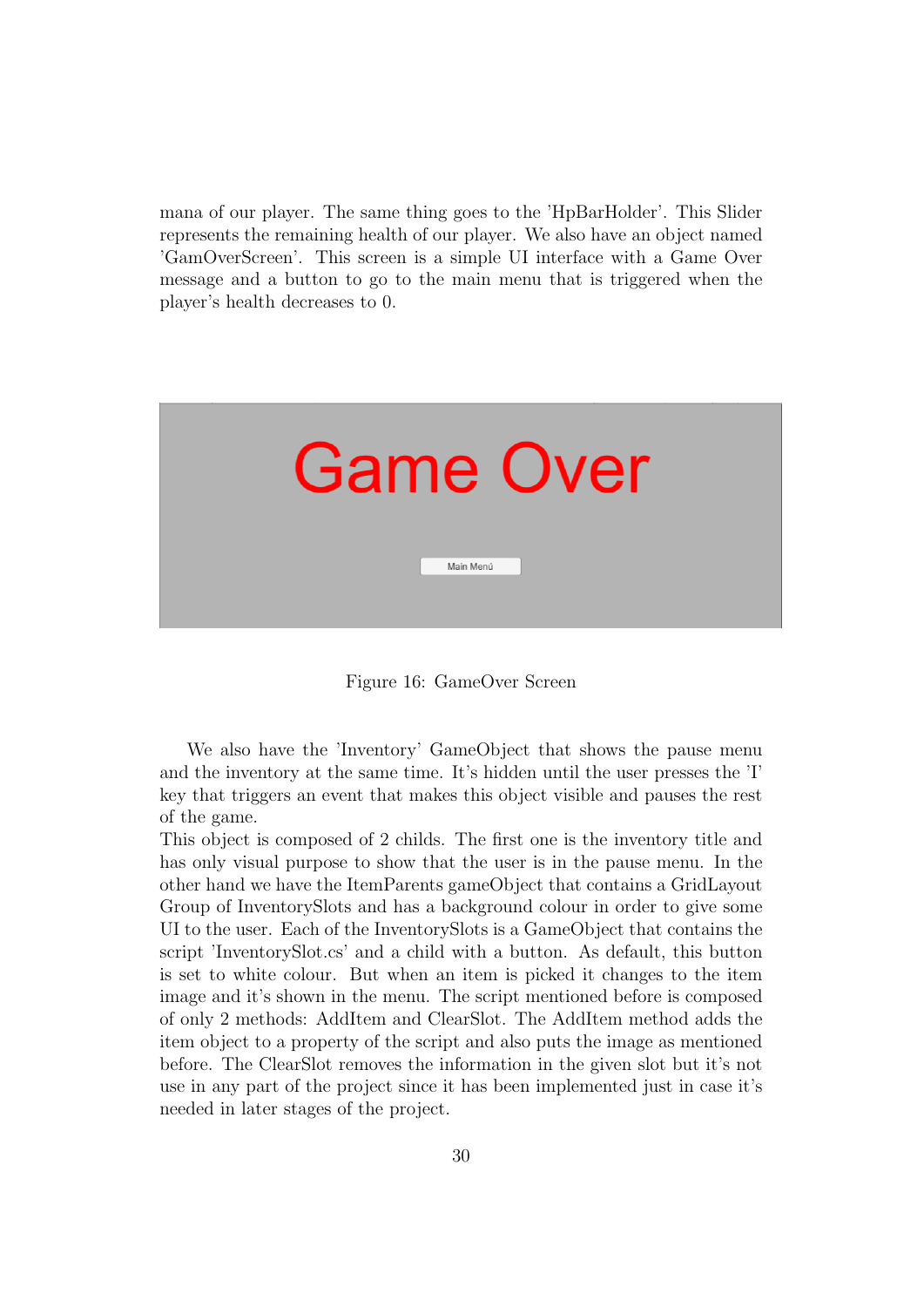All these items are managed by a bigger script in the Canvas object called 'UIController.cs' which has the following properties:

| $\vee$ UI Controller (Script) |                               | 盂       |
|-------------------------------|-------------------------------|---------|
| Script                        | # UIController                | ⊙       |
| <b>Items Parent</b>           | ttlemsParent (Rect Transform) | $\odot$ |
| <b>Inventory UI</b>           | hventory                      | $\odot$ |
| <b>Game Over Screen</b>       | <b><i>m</i>GameOverScreen</b> | $\odot$ |
| Mana Bar                      | <sup>■</sup> Slider (Slider)  | $\odot$ |
| Hp Bar                        | <sup>■</sup> Slider (Slider)  | $\odot$ |
|                               | <b>Add Component</b>          |         |

<span id="page-31-0"></span>Figure 17: UIController properties

This object is subscribed to all the events that reference the mana and the hp (to increase or decrease the spinner values) so when the player mana/hp values are modified the Controller is notified and the UI shows the real values. It is also the one in charge of putting the game in pause when the 'I' key is pressed and the one that invokes the GameOver Screen when the event is triggered. It also has an event that updates all the GridLayout with the events in the Inventory.

Before keep going with the Inventory explanation, the Item implementation will be shown. In order to be able to make a lot of items with no effort, an ScriptableObject for Items has been created. This Object has the name of the object, the Sprite (art) and finally a boolean to indicate if it is consumable (potions for example) or it is not (a new power or weapon). So when we create a new item to put it in the Scene, like our bow, a new GameObject is created with the script 'PickUpItem.cs' assigned and the ScriptableObject we created passed by the Unity Interface. This script has a method that is invoked via Event each time the player moves to a tile position, it checks if its position is the same as the player and if it is, it adds the Item passed via Unity to the Inventory instance. Once the item is picked, the MapController removes the item from the list and gets notified with an Event.

Finally, we have the Inventory itself. The GameObject called 'InventoryManager' has the logical code for all the inventory in a script called 'Inventory.cs'. This script is made applying the singleton pattern so all the instances that need to access that inventory have the same items storaged and there is only 1 inventory in the whole game.

This script has 4 main methods: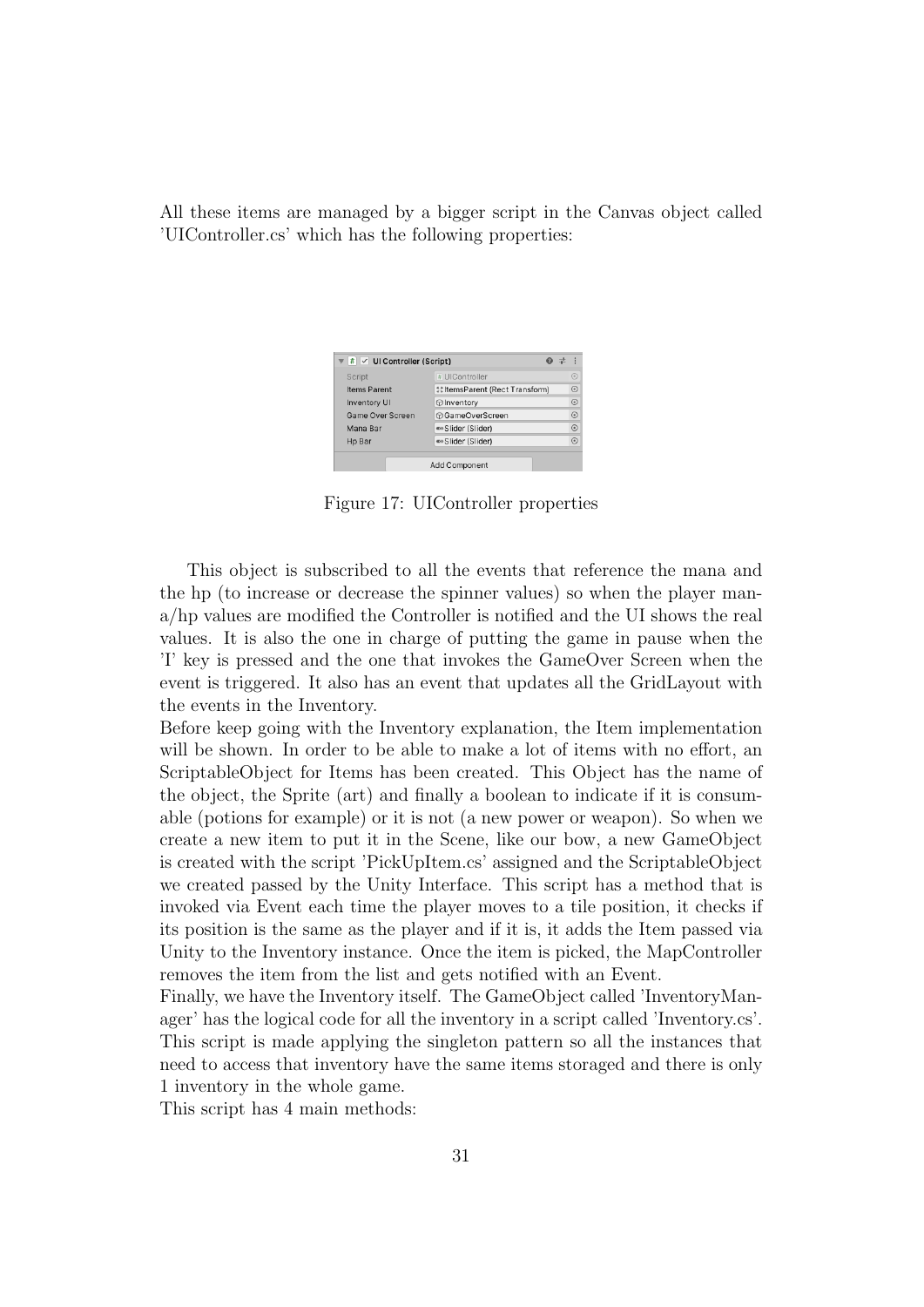- Add Method: This method gets triggered when the player walks into an item. It checks if the picked up item is consumable or not, and if it is not consumable and there is room to more space in the item list (it has a maximum of 4 values, parameter passed by the UnityInterface) it adds the item to the list and invokes an event to update the UI with the item. If it is consumable, it calls the method ConsumeItem.
- Remove Method: Simple method that removes an item from the list and triggers an event to make sure the UI also changes it up. As explained before, it's a method that is not in use yet, but is prepared for future uses.
- ConsumeItem Method: In case that the item that the user picked has the boolean 'isConsumable' to true, this method will increase the mana/hp depending on the item name and it will invoke an event to make the UI and the player aware of this change.
- ContainsItemName Method: Method created in order to check if the user has a certain item to use a certain attack. If the user has an item called 'Fire Scroll' it will be able to shoot fire.

And with all of this explained changes, we have an inventory to pick up key items with our players and have a control over our UI depending of some values.

#### <span id="page-32-0"></span>3.7 Camera

When a new project is created in Unity, it automatically creates the Camera. The camera simulates a real camera that reproduces whatever of the scene that is in its range. For the project, we have added a new script to the Camera GameObject. This script receives 2 parameters from the Unity interface: the player GameObject and the Smoothing.

The Camera is programmed to follow the player throughout the map. In order to do this there's one parameter to make the camera move in a smooth way and give the user a better feeling when moving.

Finally, the camera has a limit on the position it can go. This is done in order not to show things that are not in the map. When the camera is initialized it takes the loaded and subscribes to the event of map changing to upload those positions in future map.

When the map is loaded it calculates the maximum positions that the camera can move to by taking into account the camera size. When the camera is already showing the limit  $(X \text{ or } Y)$  of a map it stops moving in this direction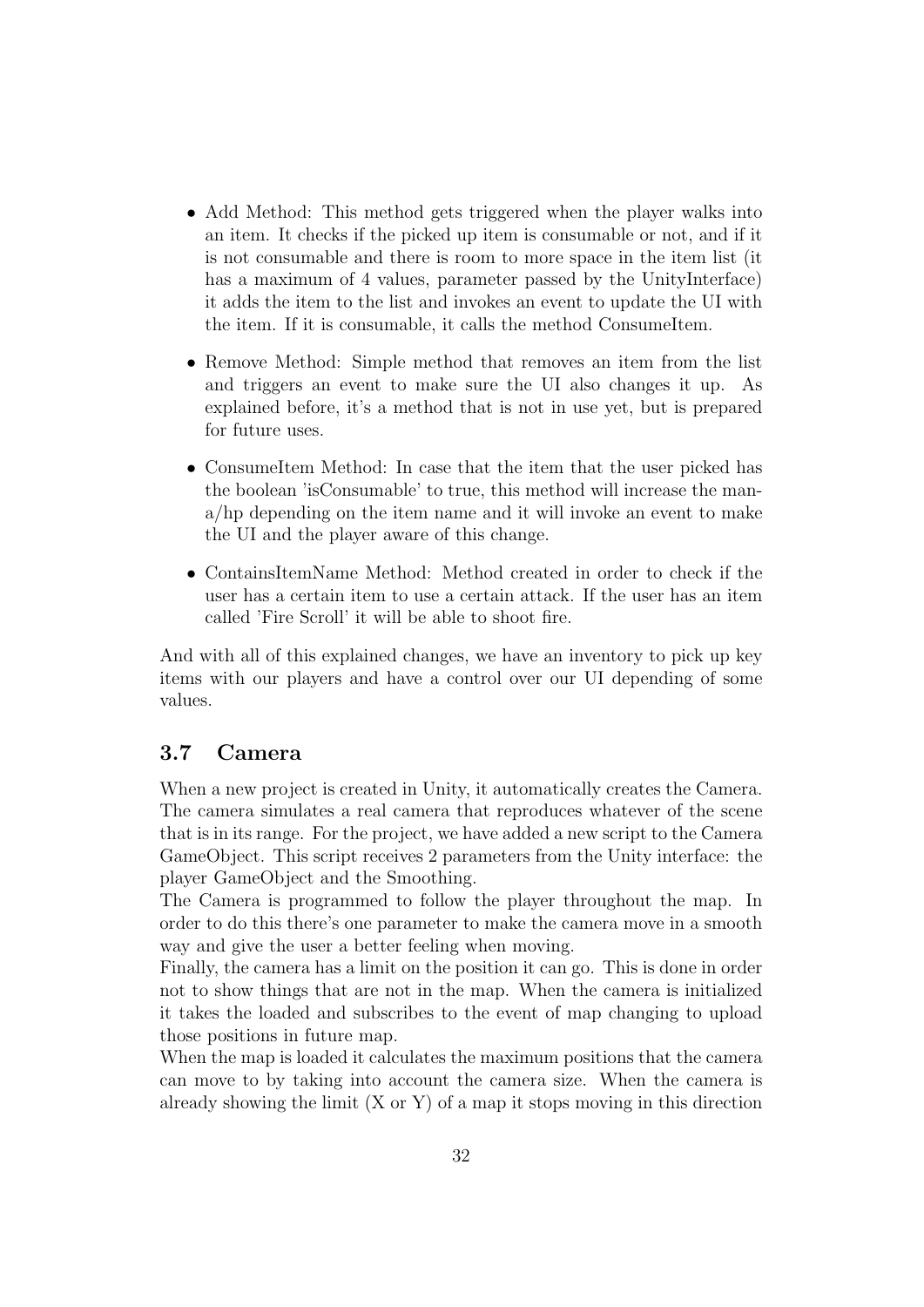even though the player will be able to.

This has been done putting two Vector2 objects representing the max and min values, so the camera movement is limited to those values.

### <span id="page-33-0"></span>4 Faced problems and solutions

In this section we show a list with the different problems found and, if possible, the solution that has been implemented to solve them. Some of the problems listed don't have solution and some others have already been commented.

- Map instance: The MapController has an instance of the map that everyone can acces if it's needed or creates a local copy of the map and updates it with an event. There was a problem with the objects that needed the map but were created before the MapController had instantiated the loaded map. This caused that GameObjects that needed this instance in order to work crashed and didn't work. In order to make it work, we have used the method 'Awaken' of the MapController, so it charges up the map before the other objects runs the method 'Start'. The problem here is that the events to update the private map instance didn't trigger because they weren't started, so all the objects needed to first take the map from the static instance and then subscribe to the event to update the map every time it is changed.
- Arts problems: When the Sprites where being used there was a problem with the size of the different arts. All the objects that we had in the art file were not 1:1 scale with the tiles of the map. This caused that some objects used 4 tiles and blocked 4 tiles but some of the space was blank, so the player couldn't walk into what it seemed to be an empty space.
- HitBoxes: As explained before, when an object attacked of collided there were problems to reproduce those actions. Since the tools from Unity weren't used, we started to work with exact positions every time, but the objects position is anchored to a pivot, not to a whole object. So some times it was impossible to know that some objects needed to interact. Specially with sword attacks, that need to hit a certain area. This forced us to attack or interact by tiles position instead of areas or exact positions.
- GameObject pivots: In the previous point, the pivots were introduced. At some stage of the project, we realized that due to the arts prob-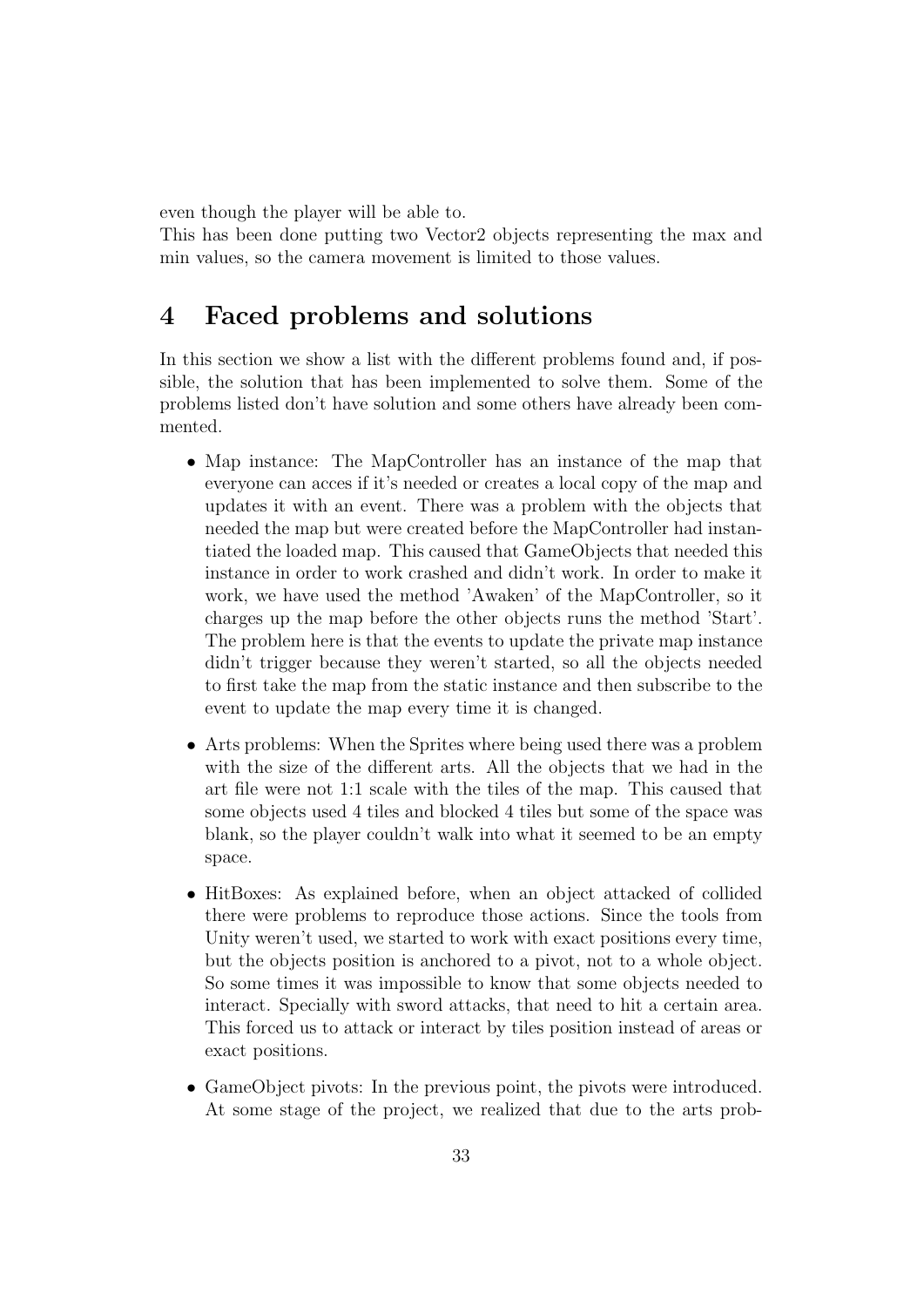lems, when making animations the pivot of the object changed and while walking the enemies can change the pivot from one tile or other depending on the position. Here, a solution was to modify all the arts of the affected objects (enemies and player) to have the same art size and the pivot at the same point, the feet. This modification solved the problem of the pivot.

- Camera Vision: As explained in the camera section, as the camera followed the player, it was needed to implement a system that, taking into account the camera size, calculates the maximum and minimum of its position so it doesn't show tiles outside the map.
- UI scale: When the UI interface was done (hp bar, mana bar, menu..) we do realized that when the screen size changes, some objects dissappear or not rescale so the whole canvas was messed up. Since the developer has no experiencie in UI or graphic design, the solution was to fix the screen into a given size in which the UI performed properly.
- Map creation: When maps were created, a lot of failed tests were done. This caused to print tiles that won't be used in the future. This made unity calculate the max and min values of the map incorrectly taking into account the previous printed tiles even though they were not printed. This was due to Unity calculating the size of the gameobject having into account the printed tiles, but not resizing it back when the tile was deleted. Finally, after a lot of research on why this was happening we discovered that there is an option on Unity Interface to shrink the size of the map to the actual printed tiles, so this option was applied to every layer of the maps that has been created.

### <span id="page-34-0"></span>5 Future work

This is not a finished project. There is still a lot of work to do. In this section the different tasks that are left to do are next enumerated:

• Enemy system improvement: Right now, the enemies are placed in the scene over the map. This has its pros and cons. The good part is that when the enemy dies, it disappears from the scene and it won't be loaded again when you come back to it. The bad point of this is that the enemies are all loaded at the same time. This can produce some overloading in later stages of the project. In order to improve this,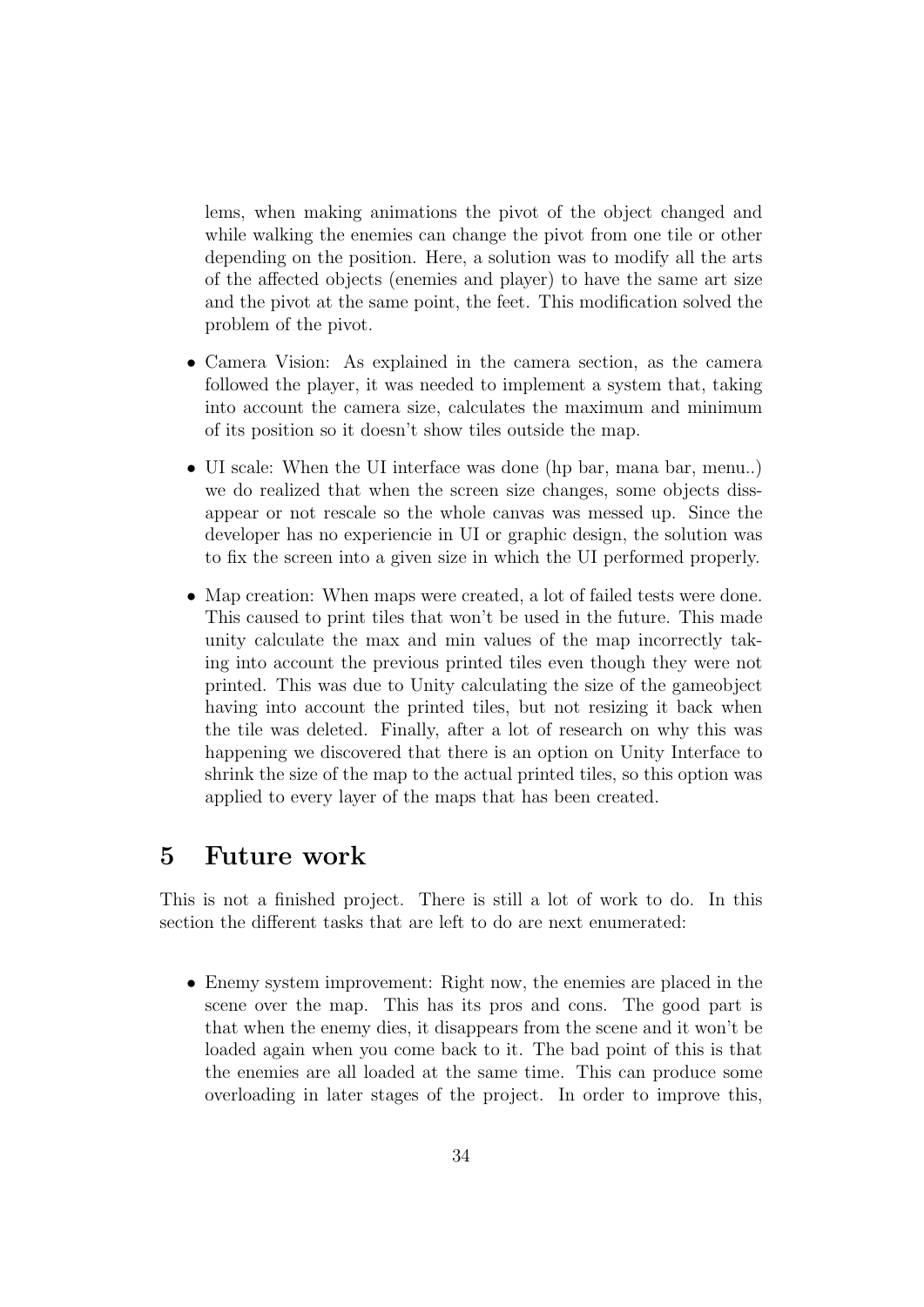the team should create an EnemyManager (class that is in charge of controlling the enemies) so that all the enemies are created every time the map is loaded, and delete the enemies from the manager when they die if we don't want to create them again.

- Add more enemies: There are only 3 enemies right now in the game. We should add more enemies and fix the movement of 'The Pig' since right now it has an unfair movement because it can move in all directions and is not limited to 4-way-movement as the others existing enemies/player in the game.
- History: Every good game needs a good story behind it. A new UI element should be implemented in which the story behind the game is explained. This also implies to implement a new system of NPCs to interact with you to keep the history.
- Basic UI interaction: For example, when you walk up into a new city, showing the name of this city, or being able to interact with a poster and read what's in the poster. All these things need a new system for the objects like the poster but also a new UI that can be interacted.
- Graphic design improvement: Right now, the arts being used in the project have been taken from the internet and have not been done exclusively for the game. New arts that fulfill our requirements should be created so that the problems with maps or animations are avoided. Also, we need that all the images are power of 2 in order to guarantee an optimal performance. The reason of it is that Unity process with a power of 2 resolution and if don't have it, that will cost more resources.
- Collisions and attack improvements: A lot of time should be invested on making possible the fact of colliding with certain areas or hit those areas without having to use the whole tile position and not overcharging the game with Unity tools.
- Extend the map: Right now only a little test map has been implemented. We should create a bigger map with different thematic or sections as thought at the first stage of the projects.
- Create new mechanics for the player: Right now only the fire attack has been implemented, but every time our player arrives to a new zone/temple it should unlock a new power. By now about 4 different powers have been designed and the code is ready to implement them.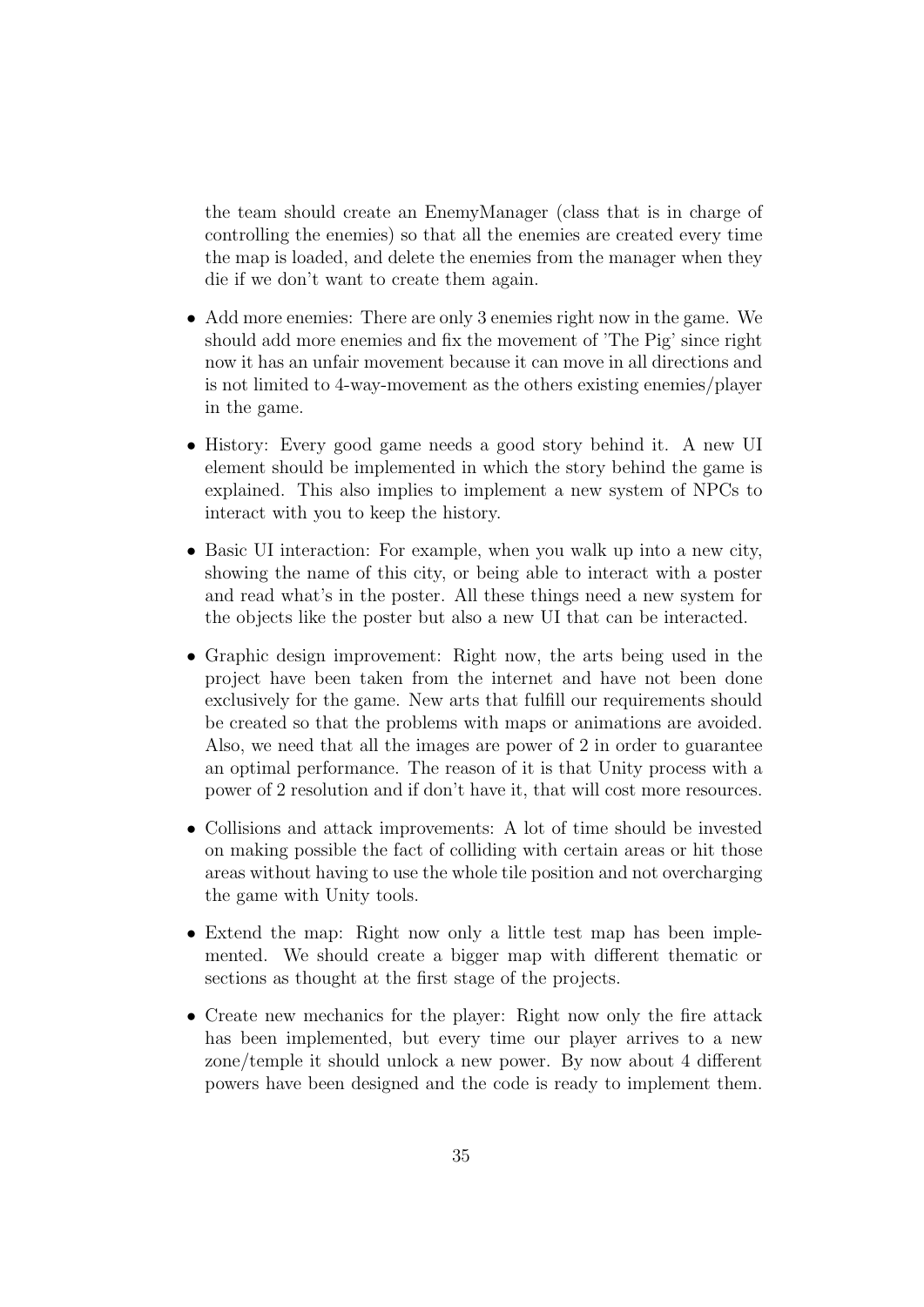These new powers will unlock taking 3 different scrolls as the first power.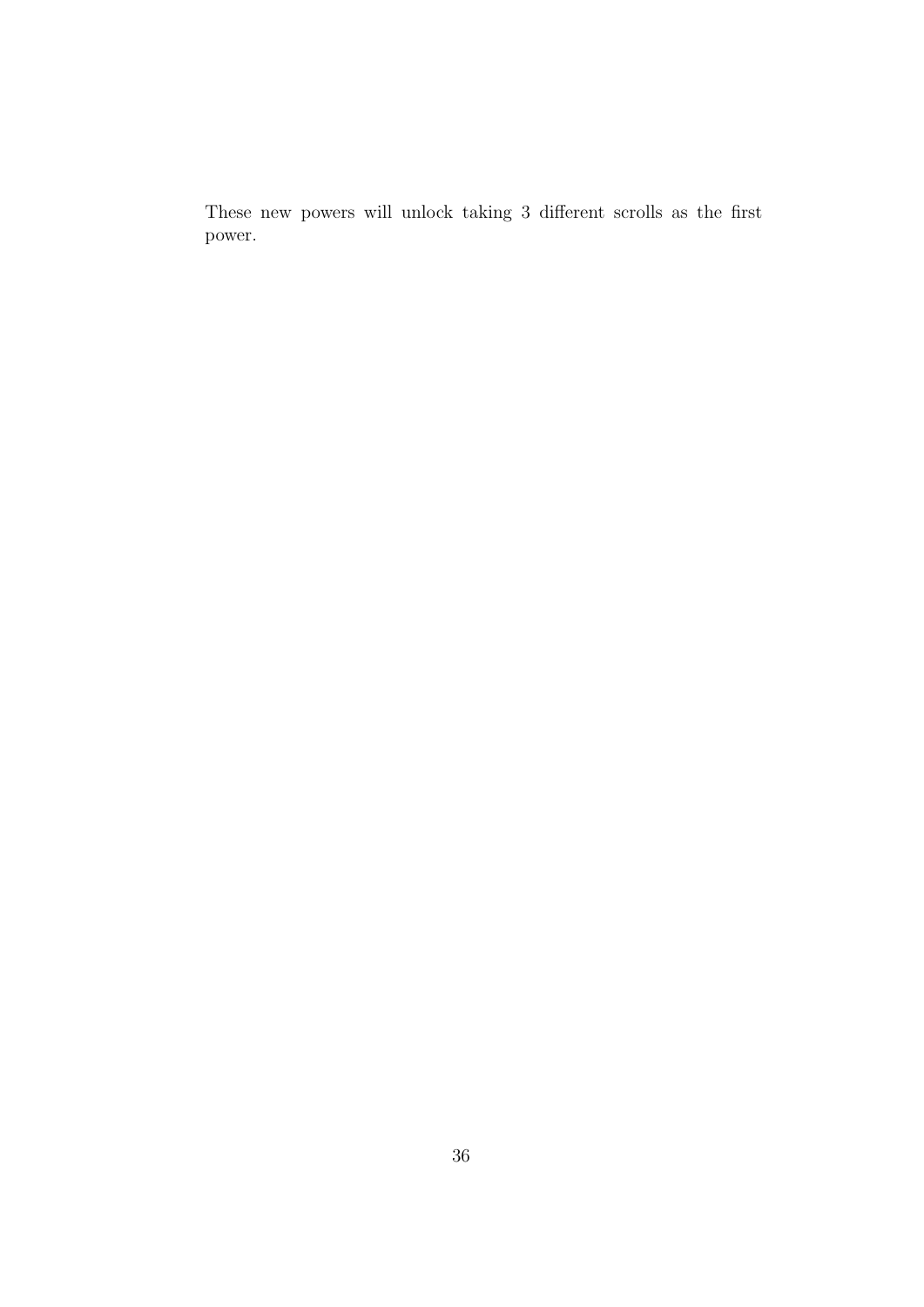# <span id="page-37-0"></span>6 Conclusions

First of all I want to point out that the project was not what I wanted or expected at the beginning. Regarding the project management, in the TFG previously done I learned some things that I've used this time. From the beginning I decided not to use a methodology that presses me to do things in a fast peace and pressures me to do it to a certain date, because I knew it would produce a negative effect on my productivity. The project started in a good way and with a good motivation with daily work. But this motivation started to fall off when the first problems caused from the previous decisions started to arise. It was a good idea to use kanban, because I think that if I had pressured myself with deadlines I wouldn't have concluded the project.

I tried to do something more complex than it could be in order to improve the optimization of the project without having worked much with the tool. This caused a lot of stress to me due to not being able to do the things I wanted to do, how I planned, or how I wanted so I had to change the initial plan.

Even though there have been negative parts in the project, there have also been positive ones. I've learnt quite a lot about some tools that Unity gives and help quite a lot like the Event System and the Scriptable objects. In the previous project that I had done with Unity all that we used was simple, but trying to change this was a challenge because I needed to look for an external solution for simple things. This complicated the whole project but at the same time it was more rewarding.

After this project I realized that I've received almost null formation about Unity and game programming, so I will try a new graphic engine named 'Unreal Engine', but I expect to do courses and training in order to compare how it is working by learning everything from scratch alone, and how it is after receiving an appropriate previous formation.